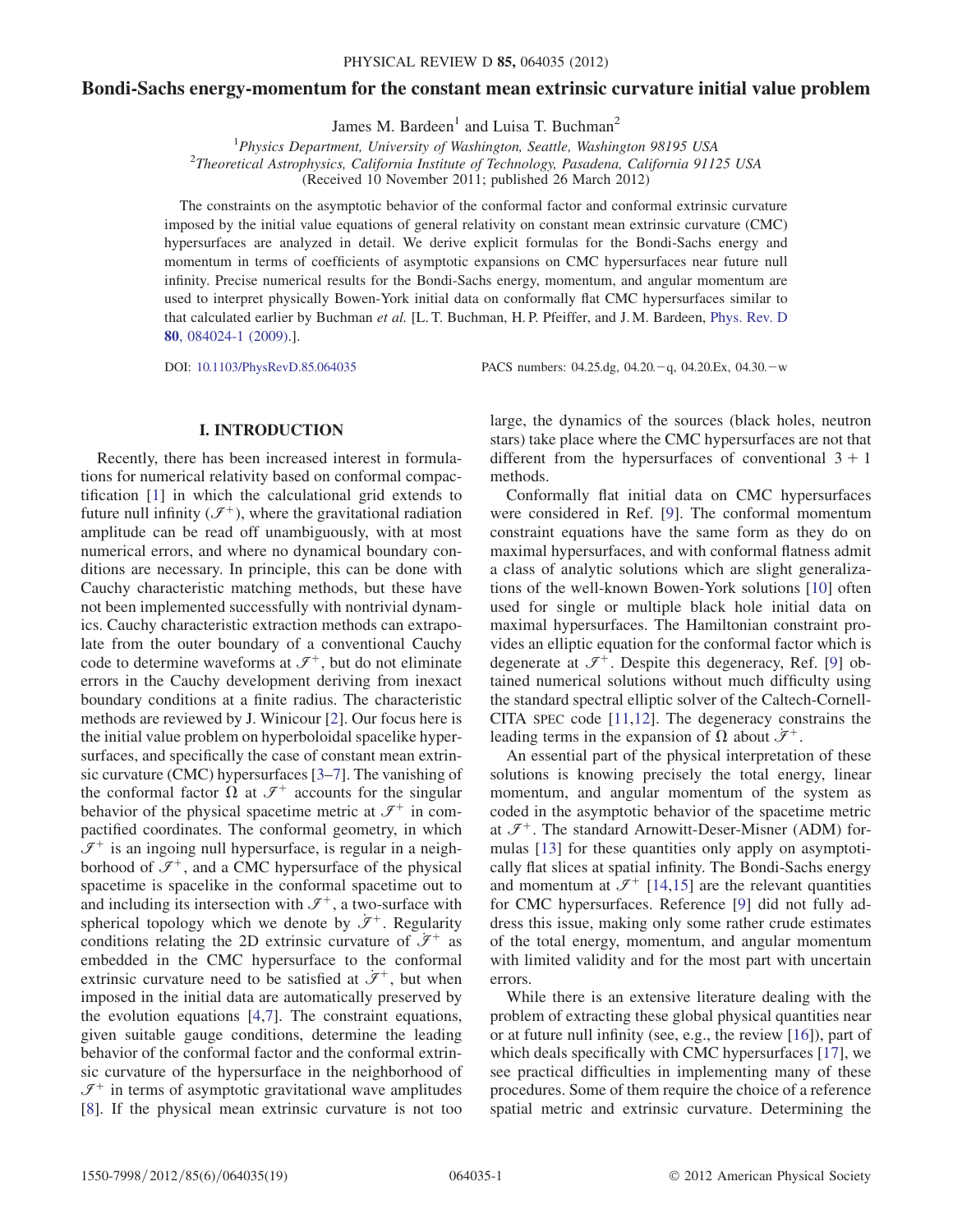reference quantities with the precision necessary to obtain unambiguous results requires considerable effort, in general. Formulas based on the asymptotic behavior of the Weyl tensor (e.g., [\[15](#page-18-12)[,18](#page-18-15)[,19\]](#page-18-16)) can be useful computationally, but an analysis based on geometrically defined spatial coordinates gives more insight into the asymptotic geometry of CMC hypersurfaces and its relationship to the Bondi expansion on null hypersurfaces.

We first consider the problem of calculating the Bondi energy and momentum in general asymptotically flat spacetimes foliated by CMC hypersurfaces. Following Appendix A of Ref. [[7\]](#page-18-3), we analyze the asymptotic geometry using Gaussian normal spatial coordinates tied to the  $\mathcal{I}^+$  two-surface. This gauge choice allows a relatively simple characterization of the asymptotic behavior of the spacetime metric and extrinsic curvature on a CMC hypersurface based on asymptotic solutions of the constraint equations. Constructing the asymptotic coordinate transformation from the CMC-based coordinates to Bondi-Sachs null coordinates gives us the Bondi-Sachs mass aspect in terms of geometric objects defined on a single CMC hypersurface. The monopole and dipole moments of the Bondi-Sachs mass aspect are the Bondi-Sachs energy and linear momentum, respectively. In the simple case of conformally flat initial data, the mass aspect is just a sum of contributions from the asymptotic expansions of the conformal factor and conformal extrinsic curvature.

The Bowen-York solutions for the conformal extrinsic curvature contain parameters such as boost and spin vectors, which on maximal hypersurfaces are simply related to the ADM momentum and angular momentum. On CMC hypersurfaces, the relationship of the Bowen-York parameters to physical momenta and energies is more complicated, but we are able to obtain analytic expressions for the direct contributions of the conformal extrinsic curvature to the Bondi-Sachs energy and momentum in terms of the Bowen-York parameters. Unlike on maximal hypersurfaces, on conformally flat CMC hypersurfaces the coordinate displacement of the black hole from the center of the coordinate sphere representing  $\mathcal{I}^+$  enters in a nontrivial way. The conformal factor contributions to the Bondi-Sachs energy and momentum are extracted from the numerical solution of the Hamiltonian constraint equation. We also derive an analytic expression for the total angular momentum of the system which only depends on the Bowen-York parameters, without any contribution from the conformal factor. We discuss the physical interpretation of some representative examples of Bowen-York initial data on CMC hypersurfaces similar to those of Ref. [[9\]](#page-18-6), and show how to construct initial data approximating a circular-orbit binary black hole system.

The Wald sign convention for the extrinsic curvature is adopted, so that the mean extrinsic curvature  $K$  is positive for hypersurfaces with diverging future-directed normals, the hypersurfaces extending to future null infinity rather than to spatial infinity  $(K = 0)$  or to past null infinity  $(K < 0)$ . Our notation is an amalgam of that of Refs. [[9](#page-18-6),[17](#page-18-14)] and very similar to that in Appendix A of Ref. [\[7\]](#page-18-3), but be alert to occasional deviations. We assume vacuum in a neighborhood of future null infinity. The discussion of the asymptotic geometry on general CMC hypersurfaces is in Sec. [II.](#page-1-0) In Sec. [III,](#page-3-0) we use the lapse and shift which preserve the CMC hypersurface condition and the Gaussian normal spatial coordinate condition to facilitate the asymptotic transformation to Bondi-Sachs coordinates. The final expression for the mass aspect depends only on the geometric properties of a single CMC hypersurface. Numerical results for the generalized Bowen-York initial data on conformally flat CMC hypersurfaces are presented in Sec. [IV.](#page-7-0) The implications of our results for astrophysically interesting initial data are summarized in Sec. [V.](#page-13-0) In Appendix [A](#page-15-0), we derive the analytic expressions for the conformal extrinsic curvature contribution to Bondi-Sachs four-momentum and in Appendix [B](#page-16-0) the analytic expression for the total angular momentum.

# II. ASYMPTOTIC BEHAVIOR ON CMC HYPERSURFACES

<span id="page-1-0"></span>The fact that the Hamiltonian constraint equation for the conformal factor and the momentum constraint equation for the extrinsic curvature are degenerate at  $\mathcal{I}^+$  means that the first few terms in a power series expansion of these quantities away from  $\mathcal{F}^+$  are uniquely determined from the expansion of the conformal spatial metric, in spite of the elliptic character of the equations and therefore the generally nonlocal character of the solutions. In our derivation of formulas for the Bondi-Sachs energy-momentum four-vector, we will not assume the conformal spatial metric is flat, though all of our numerical examples are for the conformally flat case. The expansion parameter defined in Ref. [\[9](#page-18-6)] is only meaningful for a flat conformal spatial metric, so the analysis here follows the derivation of asymptotic behavior presented in Appendix A of Ref. [[7\]](#page-18-3), which in turn rather closely follows that of Ref. [\[8\]](#page-18-5). It is based on a particular choice of spatial coordinates, Gaussian normal coordinates, in which the ''radial'' coordinate z is the conformal proper distance inward from  $\mathcal{I}^+$ along normal spatial geodesics in the CMC hypersurface considered as a slice of the conformal spacetime. As in Ref. [[7\]](#page-18-3), we assume that the intrinsic geometry of  $\mathcal{F}^+$  is that of a two-sphere of fixed area in the conformal geometry, which can be enforced in any asymptotically flat spacetime by suitable boundary conditions on the initial conformal gauge and its subsequent evolution, at least if the gauge evolution variables are determined by elliptic equations, as in Refs. [[4](#page-18-4)[,7\]](#page-18-3). Angular coordinates  $x<sup>A</sup>$  are propagated along the normal geodesics starting from standard polar angles on the  $\mathcal{F}^+$  two-sphere. While the actual computational coordinates will be different, in general, the coefficients in the expansions are expressed in terms of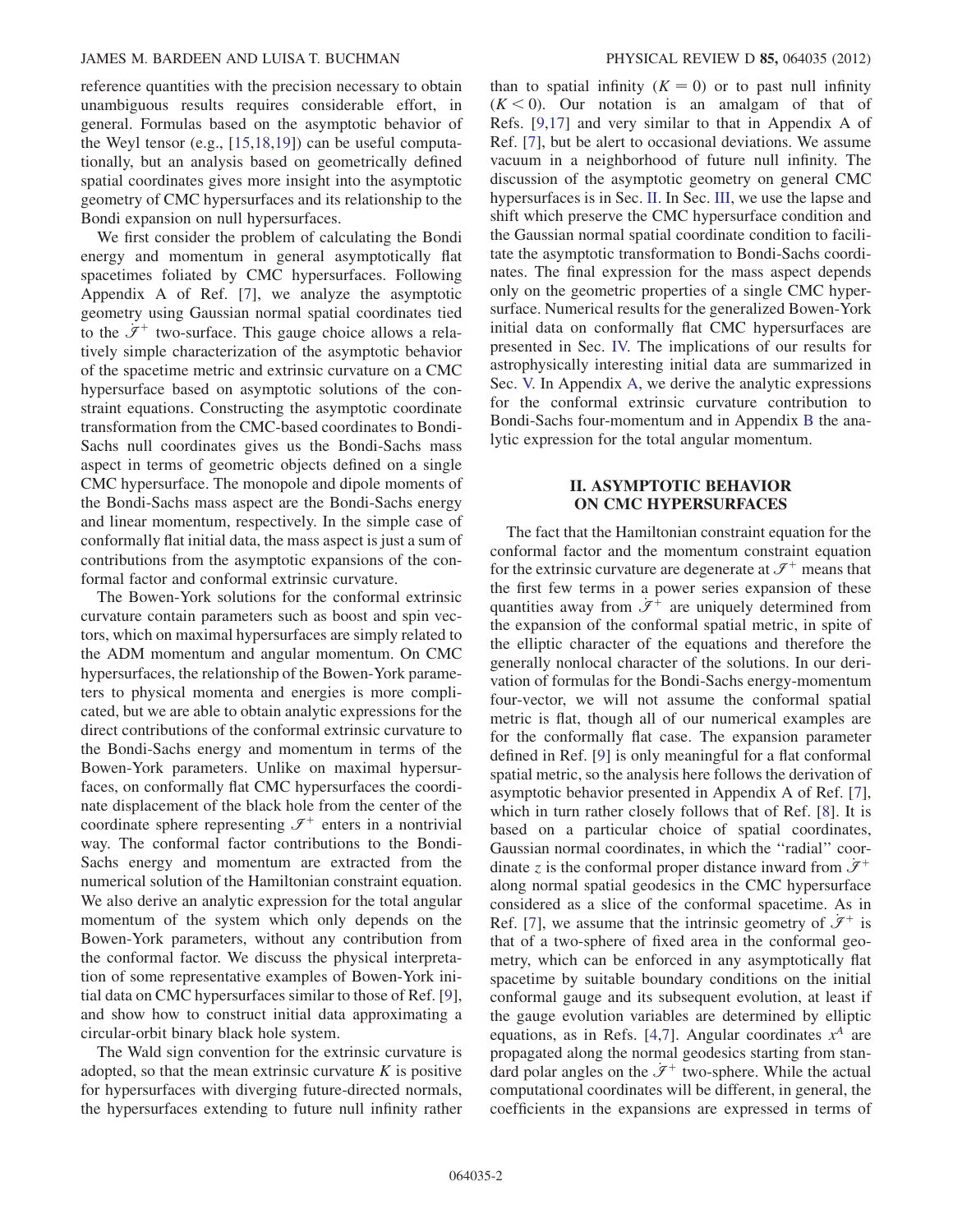quantities defined covariantly and therefore can be computed in any coordinate system. An equality which holds only at  $\mathcal{I}^+$  is indicated by a dot above the equal sign.

We just give the key definitions and results here, and refer the reader to Ref. [\[7\]](#page-18-3) for details of the derivations. The conformal spacetime metric  $\tilde{g}_{\mu\nu}$  is related to the physical spacetime metric  $g_{\mu\nu}$  by

$$
\tilde{g}_{\mu\nu} = \Omega^2 g_{\mu\nu},
$$

and a tilde will be used generally to distinguish quantities associated with the conformal, rather than the physical, geometry. The conformal factor is required to vanish on  $\mathcal{I}^+$ , where it cancels the infinities in the physical metric due to the compactified spatial coordinates and the CMC hypersurfaces becoming asymptotically null, and is strictly positive in the interior. The general form of the conformal spatial metric in Gaussian normal coordinates is

$$
\tilde{g}_{ij}dx^i dx^j = dz^2 + \tilde{h}_{AB}dx^A dx^B, \qquad (1)
$$

with  $z = 0$  at  $\mathcal{F}^+$ . A metric function  $\xi$  is defined such that det $h_{AB} = \xi^{-4} \sin^2 \theta$ . At  $\dot{\mathcal{F}}^+$ ,  $\tilde{h}_{AB} \doteq \xi_0^{-2} \tilde{h}_{AB}$ , with  $\tilde{h}_{AB}$  the<br>standard metric of the unit two-sphere in polar coordinates standard metric of the unit two-sphere in polar coordinates. We require that  $\xi_0$  be independent of angle. Then the 2D scalar curvature of  $\dot{\mathcal{F}}^+$  is  $2\xi_0^2$ . The only way to preserve this property of  $\mathcal{F}^+$  is to demand that  $\partial_t \xi_0 = 0$  during the evolution as a condition on the evolution of the conformal gauge. We can keep the CMC time coordinate  $t$  equal to a Minkowski retarded time coordinate u at  $\mathcal{I}^+$  by imposing the boundary condition  $\tilde{\alpha} = K/(3\xi_0) \equiv \tilde{\alpha}_0$  on the elliptic<br>equation for the conformal lanse which follows from equation for the conformal lapse which follows from  $\partial_t K = 0.$ 

<span id="page-2-0"></span>A general form for the expansion of  $\tilde{h}_{AB}$  in powers of z away from  $\mathcal{F}^+$  is then

$$
\tilde{h}_{AB} = \xi^{-2} [\check{h}_{AB} - 2\check{\chi}_{AB}z + (\check{\chi}^{CD}\check{\chi}_{CD}\check{h}_{AB} - \check{\psi}_{AB})z^2 + O(z^3)].
$$
\n(2)

Here,  $\ddot{\chi}_{AB}$  and  $\ddot{\psi}_{AB}$  are traceless, symmetric tensors on the unit sphere with indices lowered and raised by  $\check{h}_{AB}$  and its inverse. Note the identity that  $\chi_A^C \chi_{CB} \equiv \frac{1}{2} \chi^{CD} \chi_{CD} \check{h}_{AB}$ . As mverse. Note the identity that  $\chi_A \chi_{CB} = \frac{1}{2} \chi^{2} \chi^{2} \chi_{CD} n_{AB}$ . As argued in Ref. [[7](#page-18-3)], we believe it is consistent and physically appropriate in the context of gravitational radiation generated by the internal dynamics of isolated systems not to allow any polyhomogeneous terms, that is, terms containing powers of logz as well as powers of z, to this order in the expansion. The expansion of  $\tilde{h}_{AB}$  is closely related to the expansion of the angular part of the metric in Bondi-Sachs coordinates. Ref. [\[20\]](#page-18-17) showed that the coefficient of the leading polyhomogeneous term of order  $r^{-1}$  logr or  $r^{-2}$  logr in the Bondi expansion is a constant of the motion, so if these terms are absent initially they never appear. If these polyhomogeneous terms are not present in the Bondi expansion, the corresponding terms are not present in Eq. ([2\)](#page-2-0). The inverse of the angular part of the metric is

$$
\tilde{h}^{AB} = \xi^2 [\check{h}^{AB} + 2\check{\chi}^{AB} z + (\check{\chi}^{CD} \check{\chi}_{CD} \check{h}^{AB} + \check{\psi}^{AB}) z^2 + O(z^3)].
$$
\n(3)

The angular metric functions can be related to the extrinsic curvature  $\tilde{\kappa}_B^A$  of the constant-z two-surfaces as embedded in the 3D conformal geometry of the CMC hypersurface. The trace of the 2D extrinsic curvature is  $\tilde{\kappa} = 2\partial_{z}(\log \xi)$ , and the traceless part is

$$
\hat{\tilde{\kappa}}_B^A = \check{\chi}_B^A + \check{\psi}_B^A z + O(z^2).
$$

The expansion of  $\xi$  as a power series in z can be expressed in terms of the expansion of  $\tilde{\kappa}$ ,

$$
\tilde{\kappa} = \tilde{\kappa}_0 + \tilde{\kappa}_1 z + \tilde{\kappa}_2 z^2 + O(z^3),
$$

<span id="page-2-1"></span>with the result

$$
\log \xi = \log \xi_0 + \frac{1}{2}\tilde{\kappa}_0 z + \frac{1}{4}\tilde{\kappa}_1 z^2 + \frac{1}{6}\tilde{\kappa}_2 z^3 + O(z^4). \tag{4}
$$

Satisfying our condition on the intrinsic geometry of  $\mathcal{F}^+$ requires that  $\xi_0$  be a constant, independent of both time and angle, but all of the coefficients in the expansion of  $\tilde{\kappa}$  will in general depend on the time  $t$  and the angular coordinates  $x<sup>A</sup>$ . The 2D extrinsic curvature is a tensor which can be calculated in any coordinate system by solving the geodesic equations in the conformal spatial geometry.

A straightforward calculation gives the conformal 3D Ricci tensor components. The result is Eq. (A6) of Ref. [[7\]](#page-18-3),

$$
\tilde{R}_{\tilde{z}}^z = \partial_z \tilde{\kappa} - \hat{\tilde{\kappa}}_{AB} \hat{\tilde{\kappa}}^{AB} - \frac{1}{2} \tilde{\kappa}^2, \qquad \tilde{R}_{\tilde{A}}^z = \frac{1}{2} \tilde{\kappa}_{|A} - \hat{\tilde{\kappa}}_{A|C}^C,
$$
\n
$$
\tilde{R}_{\tilde{B}}^A = \partial_z \hat{\kappa}_{\tilde{B}}^A - \tilde{\kappa} \hat{\kappa}_{\tilde{B}}^A + \frac{1}{2} (\tilde{P} \tilde{\kappa} + \partial_z \tilde{\kappa} - \tilde{\kappa}^2) \delta_{\tilde{B}}^A,
$$
\n(5)

with  $\mathcal{L}$ 

$$
\tilde{R}_{B}^{A} = \frac{1}{2} \tilde{R} \delta_{B}^{A}
$$
\n
$$
= \xi_{0}^{2} \left[ 1 + (\tilde{\kappa}_{0} + \frac{1}{2} \tilde{\kappa}_{0}^{[C} - \tilde{\chi}^{CD}{}_{[CD)} z + O(z^{2}) \right] \delta_{B}^{A}.
$$
\n(6)

The  $\vert$  symbol denotes a covariant derivative with respect to the metric  $\tilde{h}_{AB}$  of the constant-z two-surface, while the  $\check{p}$ symbol denotes a covariant derivative on the unit sphere. The curvature scalar evaluated at  $\mathcal{F}^+$  is

$$
\tilde{R} \doteq 2\xi_0^2 + 2\tilde{\kappa}_1 - \frac{3}{2}\tilde{\kappa}_0^2 - \check{\chi}^{AB}\check{\chi}_{AB}.
$$
 (7)

We define the 3D conformal extrinsic curvature  $\ddot{K}_{ij}$  to have the same relationship to the time derivative of the conformal spatial metric, the conformal lapse, and the shift as the physical extrinsic curvature  $K_{ii}$  has to the time derivative of the physical spatial metric, the physical lapse, and the shift. This corresponds to the convention in Ref. [\[7\]](#page-18-3) and the usual convention in the literature, but differs from Ref. [[9](#page-18-6)]. The conformal extrinsic curvature is decomposed into its trace  $\tilde{K}$  and traceless part  $\hat{\tilde{K}}_{ij}$ . The sign of the extrinsic curvature is that of Wald, with  $K > 0$  on a CMC hypersurface extending to  $\mathcal{I}^+$ .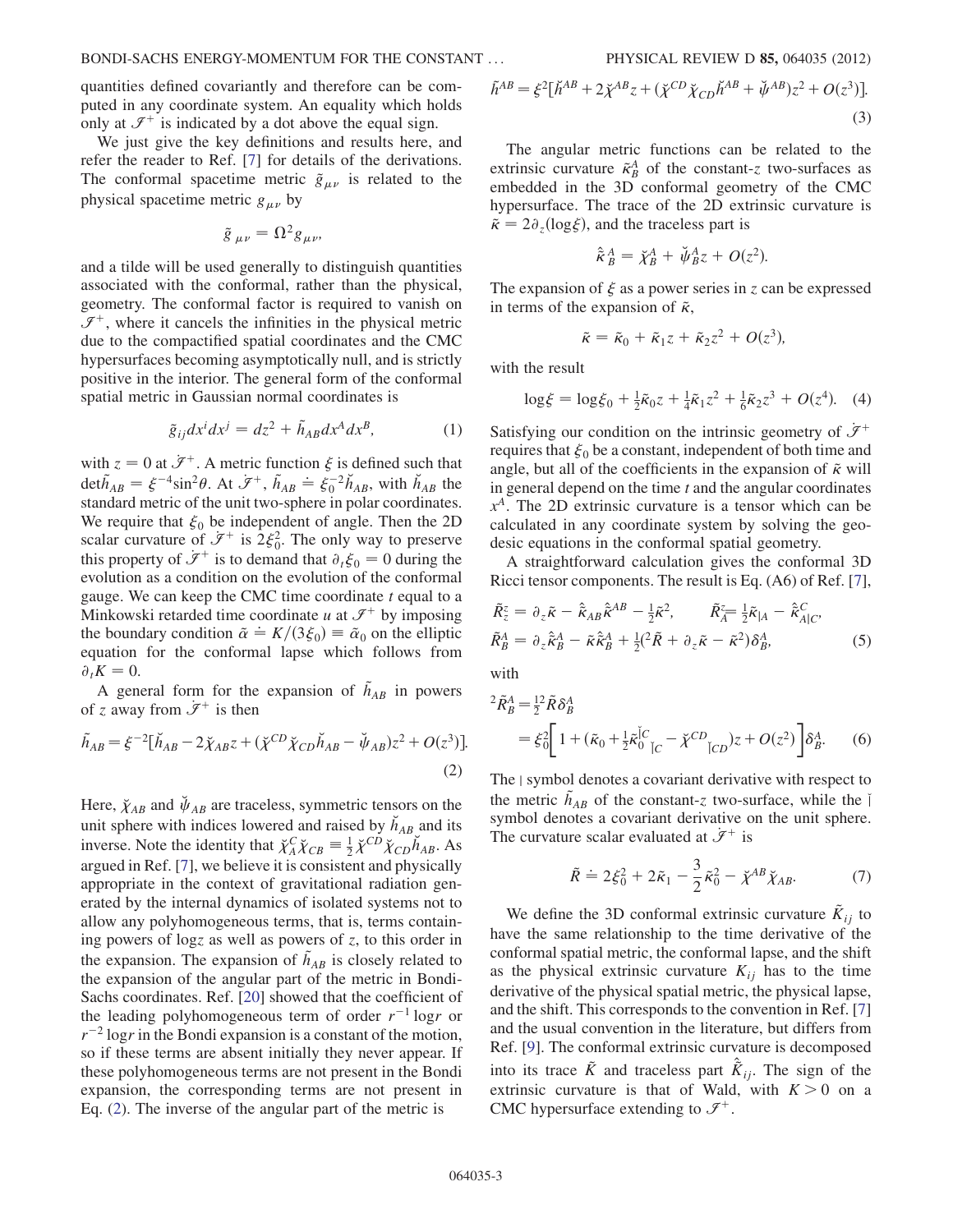The initial value equations on a CMC hypersurface constrain  $\hat{\tilde{K}}_{ij}$  through the momentum constraint. The well-known "zero-shear" condition necessary for  $\mathcal{I}^+$  to exist as a regular null hypersurface in the conformal manifold, expressed in our coordinates, says that

$$
\Sigma_B^A = \hat{\tilde{K}}_B^A - \frac{1}{2} \delta_B^A \hat{\tilde{K}}_C^C \doteq \hat{\tilde{\kappa}}_B^A \doteq \check{\chi}_B^A, \qquad \hat{\tilde{K}}_A^z \doteq \hat{\tilde{K}}_z^z \doteq 0. \quad (8)
$$

The Hamiltonian constraint equation is an elliptic equation for  $\Omega$ , degenerate at  $\dot{\mathcal{F}}^+$ , where  $\Omega = 0$ . The degeneracy<br>allows no freedom in the first few terms of the expansion of allows no freedom in the first few terms of the expansion of the solution in powers of  $z$ . The asymptotic solution from Ref. [\[7](#page-18-3)] is

<span id="page-3-6"></span>
$$
\Omega = \frac{K}{3} z \bigg[ 1 - \frac{1}{4} \tilde{\kappa}_0 z + \frac{1}{6} \bigg( \xi_0^2 + \frac{1}{4} \tilde{\kappa}_0^2 - \tilde{\kappa}_1 - \tilde{\chi}^{AB} \tilde{\chi}_{AB} \bigg) z^2 + \bigg( c_3 + \frac{1}{8} Q \log \frac{Kz}{3} \bigg) z^3 + O(z^4) \bigg],
$$
\n(9)

<span id="page-3-8"></span>where  $c_3$  is a function of angle only known from the global (numerical) solution of the elliptic equation and

$$
Q = \xi_0^2 \left[ \check{\chi}^{AB} \right]_{AB} + \check{\chi}_B^A (\check{\psi}_A^B - \frac{1}{2} \tilde{\kappa}_0 \check{\chi}_A^B) \right]. \tag{10}
$$

The logarithmic term is present whenever outgoing radiation is present at  $\mathcal{I}^+$ . It is a consequence of the CMC hypersurface condition. The coefficient  $Q$  also appears in the asymptotic expansion of the conformal extrinsic curvature derived from the momentum constraint equation:

<span id="page-3-7"></span>
$$
\hat{\tilde{K}}_z^z = \check{\chi}_B^A \check{\chi}_A^B z + \left(d_1 - Q \log \frac{Kz}{3}\right) z^2 + O(z^3). \tag{11}
$$

<span id="page-3-2"></span>If, in addition to the zero-shear condition, we require that the Weyl tensor vanish at  $\mathcal{I}^+$ , the expansion of  $\Sigma^A_B$  is

$$
\Sigma_B^A = \check{\chi}_B^A + \frac{1}{2}\tilde{\kappa}_0 \check{\chi}_B^A z + O(z^2),\tag{12}
$$

and the expansion of  $\hat{\tilde{K}}_A^z$  is

$$
\hat{\tilde{K}}_A^z = \tilde{\chi}_{A|B}^B z + e_1 z^2 + O(z^3).
$$
 (13)

The coefficients  $d_1$  and  $e_1$  are functions of angle which are known only from a global solution of the momentum constraint equation. The vanishing of the Weyl tensor at  $\mathcal{I}^+$ , called the Penrose regularity condition in Ref. [[7\]](#page-18-3), is a necessary condition for the absence of polyhomogeneous terms in the Bondi-Sachs asymptotic expansion based on special null coordinates (see Ref. [\[15\]](#page-18-12)).

<span id="page-3-4"></span>The time evolution of the conformal factor  $\Omega$  is given by

$$
\partial_t \Omega = \beta^k \partial_k \Omega - \frac{1}{3} \tilde{\alpha} (K - \Omega \tilde{K}), \tag{14}
$$

from which we see that  $\tilde{K}$  controls how the conformal gauge evolves. We want the conformal gauge to be consistent with  $\mathcal{F}^+$  being a two-sphere at the coordinate position  $z = 0$  at all times. Keeping  $\mathcal{I}^+$  at  $z = 0$  requires the boundary condition  $\beta^z = \tilde{\alpha} = \tilde{\alpha}_0$  on the shift, so<br>  $\partial_{z} \Omega = 0$  at  $z = 0$ . The only way to make sure that  $\zeta_0$  stays  $\partial_t \Omega = 0$  at  $z = 0$ . The only way to make sure that  $\xi_0$  stays independent of angle is to require that  $\partial_t \xi_0 = 0$ . We also

require  $\beta^A = 0$ , in order that the angular coordinates be<br>propagated, along the null generators of  $\mathcal{I}^+$ . These propagated along the null generators of  $\mathcal{I}^+$ . These conditions greatly simplify the identification of the Bondi-Sachs mass aspect from the asymptotic behavior, since they make our coordinates close to inertial Bondi coordinates, for which the Bondi-Sachs mass aspect can be read off directly from the asymptotic expansion of the Bondi-Sachs metric.

The evolution equation for  $\xi$ , obtained from the evolution equation for the determinant of the angular part of the conformal metric in terms of the conformal extrinsic curvature, is

<span id="page-3-5"></span>
$$
\partial_t(\log \xi) = \beta^k \partial_k(\log \xi) - \frac{1}{2} \beta^C_{\vec{l}C} + \tilde{\alpha} (\frac{1}{2} \tilde{\hat{K}}_z^z - \frac{1}{3} \tilde{K}), \quad (15)
$$

where  $\beta_{\text{C}_{\text{N}}}^C$ ic is the divergence of the angular part of the shift<br>d as a vector field on the unit sphere. At  $\overline{z}^+$  this considered as a vector field on the unit sphere. At  $\mathcal{F}^+$ , this becomes

$$
\partial_t(\log \xi) \doteq \tilde{\alpha}_0(\tfrac{1}{2}\tilde{\kappa} - \tfrac{1}{3}\tilde{\kappa}).\tag{16}
$$

<span id="page-3-3"></span>Therefore, we impose the boundary condition

$$
\tilde{K} \doteq \frac{3}{2}\tilde{\kappa}_0. \tag{17}
$$

We make no other restrictions on the conformal gauge, i.e., on the details of the equation for  $\tilde{K}$ . As long as the equation is elliptic, as in Refs. [[4,](#page-18-4)[7\]](#page-18-3), the boundary condition is easily enforced. If the conformal gauge is evolved as part of a purely hyperbolic system, in which there are no boundary conditions at  $\mathcal{I}^+$ , things may not be so simple.

### III. THE BONDI-SACHS ENERGY AND MOMENTUM

The Bondi-Sachs energy is the true physical energy defined at future null infinity in asymptotically flat spacetimes. Its original definition [[14](#page-18-11),[15](#page-18-12)] was based on a special class of retarded null coordinates  $(u, r, \bar{\theta}, \bar{\phi})$  with a metric<br>of the form in close to the notation of Ref. [8] of the form, in close to the notation of Ref. [[8](#page-18-5)],

<span id="page-3-0"></span>
$$
ds2 = -Ve2\beta du2 - 2e2\beta du dr
$$
  
+  $r2 \bar{h}_{AB} (d\bar{x}^A - U^A du)(d\bar{x}^B - U^B du),$ 

where  $\bar{h}_{AB}$  is a 2D metric asymptotically approaching the unit sphere metric  $\check{h}_{AB}$  and whose determinant equals the determinant of  $\check{h}_{AB}$  everywhere. We put bars on the angular coordinates to distinguish them from the angular coordinates in the CMC hypersurface. The expansion of  $\bar{h}_{AB}$  in powers of  $x \equiv r^{-1}$  away from  $\mathcal{I}^+$  has the form

<span id="page-3-1"></span>
$$
\bar{h}_{AB} = \tilde{h}_{AB} + \bar{\chi}_{AB}x + \frac{1}{4}\bar{\chi}^{CD}\bar{\chi}_{CD}\tilde{h}_{AB}x^2 + O(x^3).
$$
 (18)

The absence of any traceless contribution to the  $O(x^2)$  term in Eq. [\(18\)](#page-3-1) implies the vanishing of the Weyl tensor on  $\mathcal{I}^+$ , as Eq. ([12](#page-3-2)) did on CMC hypersurfaces. The remaining metric functions are asymptotically

$$
V = 1 - 2M(u, \bar{\theta}, \bar{\varphi})x + O(x^2), \tag{19}
$$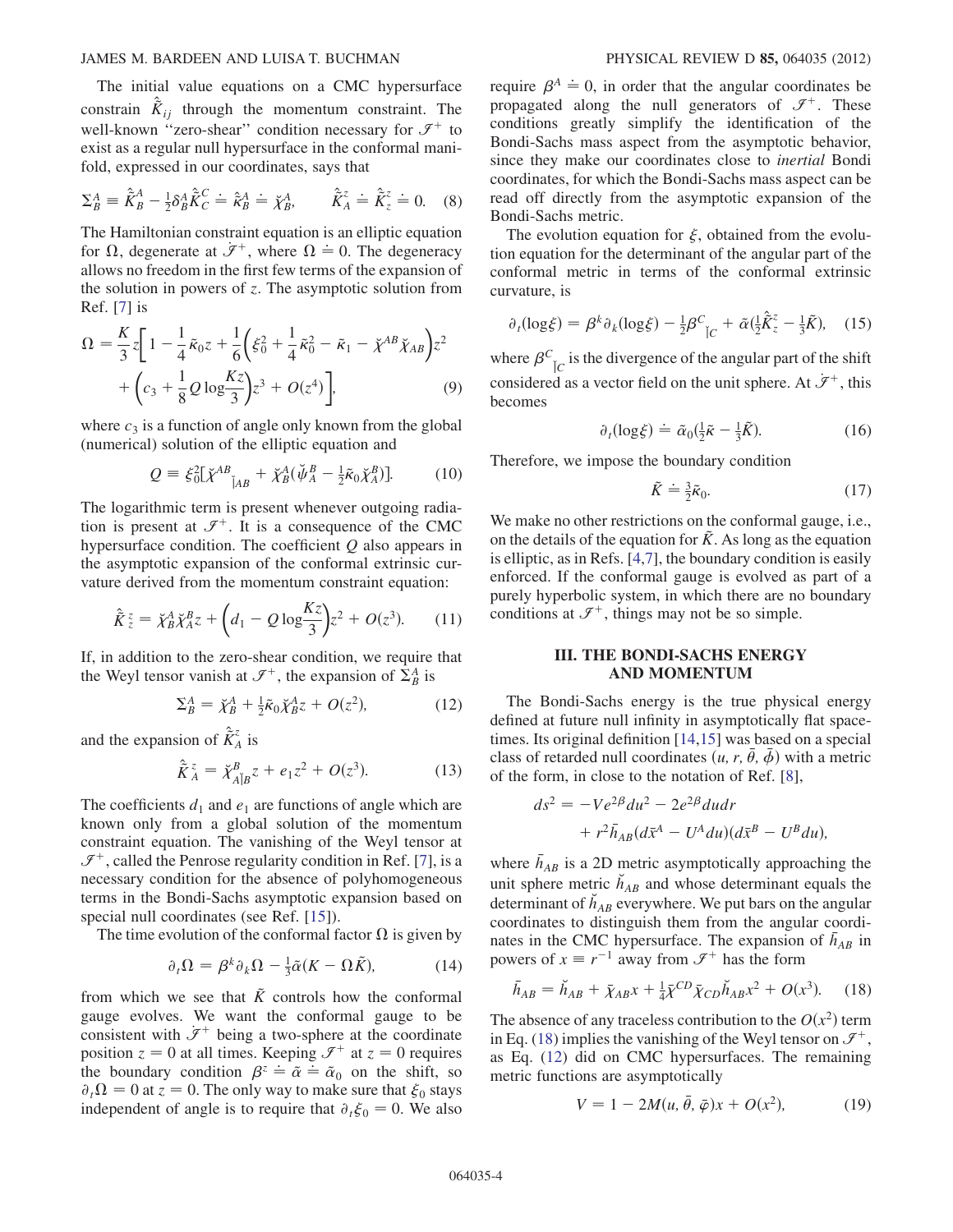BONDI-SACHS ENERGY-MOMENTUM FOR THE CONSTANT ... PHYSICAL REVIEW D 85, 064045 (2013)

$$
\beta = -\frac{1}{32}\bar{\chi}^{BC}\bar{\chi}_{BC}x^2 + O(x^3),\tag{20}
$$

$$
U^A = -\frac{1}{2}\bar{\chi}^{AB}_{\ \bar{\beta}}x^2 + O(x^3). \tag{21}
$$

Like  $\check{\chi}_{AB}, \bar{\chi}_{AB}(u, \bar{\theta}, \bar{\varphi})$  is a traceless symmetric tensor on the unit sphere. Its retarded time derivative along  $\mathcal{F}^+$  is the the unit sphere. Its retarded time derivative along  $\mathcal{I}^+$  is the Bondi news.

The Bondi-Sachs metric function  $M(u, \bar{\theta}, \bar{\varphi})$  is what was originally identified as the Bondi mass aspect [\[14](#page-18-11)]. Its average over the unit sphere at a fixed retarded time  $u$  is the Bondi-Sachs energy  $E_{BS}$  and the average over the unit sphere weighted by  $N^i$ , where

$$
N^{i} \equiv (\sin \theta \cos \varphi, \sin \theta \sin \varphi, \cos \theta), \tag{22}
$$

is the ith component of the Bondi-Sachs momentum threevector in the asymptotic Minkowski frame. However, there are other less coordinate-specific definitions of the mass aspect which give the same Bondi-Sachs energy and momentum when averaged. Some are based on the asymptotic behavior of Weyl tensor [[15](#page-18-12),[19](#page-18-16),[21](#page-18-18),[22](#page-18-19)] and some are based on charge integrals derived from a Hamiltonian formalism (see, e.g., [\[17,](#page-18-14)[23\]](#page-18-20)). What we will call the Bondi-Sachs mass aspect is not the metric function M, but rather the quantity which is monotonically decreasing on each of the null generators of  $\mathcal{I}^+$  [[23](#page-18-20)],

$$
M_A \equiv M - \frac{1}{4} \bar{\chi}^{AB}{}_{\check{A}B}.
$$
 (23)

<span id="page-4-2"></span>The monopole and dipole angular moments of  $M_A$  and  $M_A$ are identical for arbitrary  $\bar{\chi}^{AB}$  [[17\]](#page-18-14).

The task of actually calculating  $M_A$  from data on a CMC hypersurface can be accomplished in various ways. The charge integrals of Ref. [\[17\]](#page-18-14) require comparing the actual spatial metric and extrinsic curvature on the hypersurface with a background metric and extrinsic curvature. The results are sensitive to the choice of background quantities. The only fail-safe procedure mentioned in Ref. [\[17\]](#page-18-14) is to find the coordinate transformation from the CMC coordinates to Bondi coordinates, where the appropriate background spacetime metric is known, and then perform the inverse of this coordinate transformation on the Bondi-Sachs background metric. However, once one has transformed to Bondi coordinates, it is much simpler just to read off the Bondi-Sachs metric function M from the transformed metric. It is the latter procedure that we will follow. While the coordinate transformation involves the lapse and shift for the CMC coordinates, the final result only depends on the spatial metric and extrinsic curvature of a single CMC hypersurface.

The lapse and shift which preserve the CMC slicing condition and the Gaussian normal coordinates based on  $\mathcal{F}^+$  were derived in Appendix A of Ref. [[7\]](#page-18-3). The singular terms in the elliptic equation for the conformal lapse allow no freedom in the leading terms of the expansion away from  $\mathcal{F}^+$ , with the result

$$
\tilde{\alpha} = \tilde{\alpha}_0 [1 - \frac{1}{2} \tilde{\kappa}_0 z + \frac{1}{4} (\frac{1}{2} \tilde{\kappa}_0^2 - \tilde{\kappa}_1 - 3 \chi_D^C \chi_C^D + 2 \xi_0^2) z^2 + O(z^3)].
$$
\n(24)

The coordinate components of the shift are, using the boundary condition on  $\tilde{K}$  of Eq. [\(17\)](#page-3-3),

$$
\beta^z = \tilde{\alpha}_0 (1 - \frac{1}{2} \tilde{\kappa}_0 z + O(z^2)) \tag{25}
$$

<span id="page-4-1"></span>and

$$
\beta^{A} = \tilde{\alpha}_{0} \xi_{0}^{2} [(\frac{1}{4} \tilde{h}^{AB} \partial_{B} \tilde{\kappa}_{0} - \tilde{\chi}^{AB}_{\ \tilde{|}B}) z^{2} + O(z^{3})]. \quad (26)
$$

### A. Coordinate transformation to Bondi-Sachs coordinates

The coordinate transformation to Bondi-Sachs coordinates is obtained from the transformation equations for the inverse metric. We replace  $r$  by its inverse  $x$ , so the Bondi-Sachs coordinates are  $(u, x, \bar{x}^A)$ . The inverse Bondi-Sachs metric components, denoted by bars, are then

$$
\bar{g}^{uu} = \bar{g}^{uA} = 0, \qquad \bar{g}^{ux} = x^2 e^{-2\beta}, \qquad \bar{g}^{xx} = x^4 V e^{-2\beta},
$$
  

$$
\bar{g}^{xA} = x^2 U^A e^{-2\beta}, \qquad \bar{g}^{AB} = x^2 \bar{h}^{AB}.
$$
 (27)

The metric transformation equations are in part partial differential equations for the Bondi-Sachs coordinates as functions of the CMC coordinates  $(t, z, x^A)$  and in part equations for the Bondi-Sachs metric functions. We solve these equations term by term in expansions in powers of z away from  $\mathcal{F}^+$  in the CMC hypersurface. From

$$
\bar{g}^{uu} = \frac{\Omega^2}{\tilde{\alpha}^2} \left[ -\left(\frac{\partial u}{\partial t}\right)^2 + 2\frac{\partial u}{\partial t} \frac{\partial u}{\partial z} \beta^z \right. \\
\left. + \left(\frac{\partial u}{\partial z}\right)^2 (\tilde{\alpha}^2 - (\beta^2)^2) + O(z^4) \right] = 0,
$$

we get

$$
\frac{\partial u}{\partial t} = (\tilde{\alpha} + \beta^z) \frac{\partial u}{\partial z} + O(z^4).
$$

<span id="page-4-0"></span>The solution satisfying the boundary condition  $u \doteq t$  is

$$
u = t + \frac{z}{2\tilde{\alpha}_0} \left[ 1 + \frac{1}{4} \tilde{\kappa}_0 z + O(z^2) \right]. \tag{28}
$$

From

$$
\bar{g}^{uA} = \frac{\Omega^2}{\tilde{\alpha}^2} \bigg[ \beta^z \frac{\partial \bar{x}^A}{\partial z} - \beta^A \beta^z \frac{\partial u}{\partial z} + \tilde{h}^{AC} \frac{\partial u}{\partial x^C} + O(z^3) \bigg] = 0
$$

and

$$
\frac{\partial u}{\partial x^C} = \frac{1}{8\tilde{\alpha}_0} \frac{\partial \tilde{\kappa}_0}{\partial x^C} z^2 + O(z^3),
$$

with the boundary condition  $\bar{x}^A \doteq x^A$ ,

$$
\bar{x}^A = x^A + \frac{1}{6}\xi_0^2(\check{\chi}^{AB}_{\ \ \bar{\,}|B} - \frac{1}{2}\tilde{\kappa}_0^{\ \bar{\,}|A})z^3 + O(z^4). \tag{29}
$$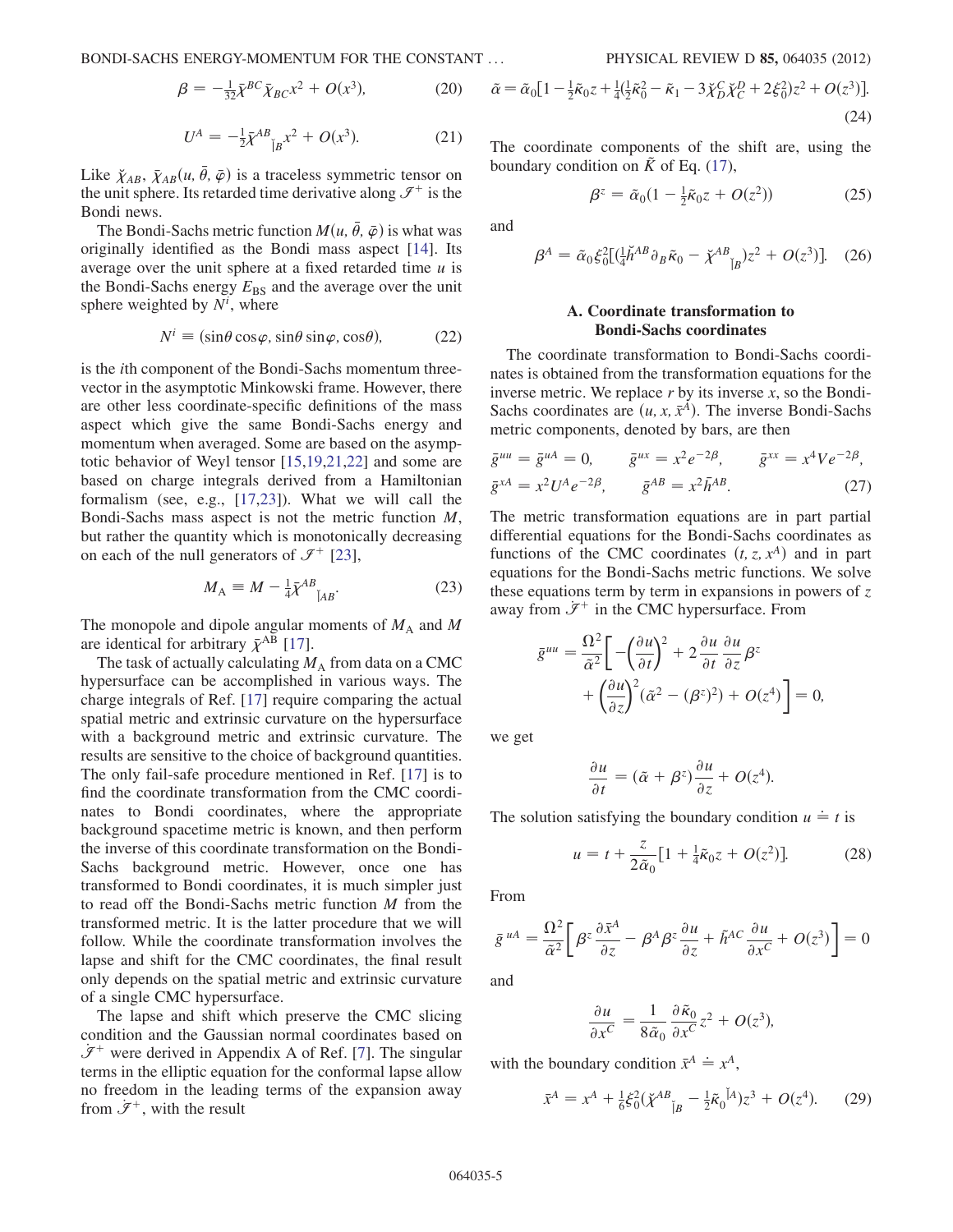<span id="page-5-0"></span>The Bondi-Sachs x-coordinate is obtained from the transformation of the angular part of the inverse metric,

$$
x^2 \bar{h}^{AB} = \Omega^2 \bigg[ \tilde{h}^{CD} \frac{\partial \bar{x}^A}{\partial x^C} \frac{\partial \bar{x}^B}{\partial x^D} + O(z^4) \bigg]. \tag{30}
$$

<span id="page-5-2"></span>Equating the determinants of the two sides gives

$$
x = \Omega \xi [1 + \frac{1}{12} \xi_0^2 (\check{\chi}^{AB})_{AB} - \frac{1}{2} \check{\Delta} \tilde{\kappa}_0) z^3 + O(z^4)], \quad (31)
$$

<span id="page-5-1"></span>where  $\check{\Delta}$  is the Laplacian operator on the unit sphere. Substituting back into Eq. ([30](#page-5-0)) gives

$$
\bar{\chi}^{AB} = -2\left(\frac{z}{\Omega\xi}\right)_0 \breve{\chi}^{AB} = -2\left(\frac{3}{K\xi_0}\right)\breve{\chi}^{AB}.\tag{32}
$$

The second-order contribution to  $\tilde{h}^{AB}$  is consistent with the second-order contribution to  $\bar{h}^{AB}$  once the correction is made for the time dependence of  $\tilde{\chi}^{AB}$  (Eq. (A34) of Ref.  $[7]$  $[7]$ ), taking into account the difference between  $t$ and  $u$  at the same physical point in the interior of the hypersurface (Eq.  $(28)$ ).

The Bondi-Sachs metric functions  $\beta$  and  $U^A$  obtained from the coordinate transformation are consistent with the Bondi-Sachs asymptotic solutions from the Einstein equations, taking into account Eq. ([32](#page-5-1)). To obtain the metric function  $V$ , from which the mass aspect is derived, we use Eq. ([31](#page-5-2)) and the fact that  $\tilde{\alpha} - \beta^z = O(z^2)$  to get

<span id="page-5-4"></span>
$$
x^4Ve^{-2\beta} = \left(\frac{\Omega}{\tilde{\alpha}}\right)^2 \{2\beta^z \partial_z(\Omega \xi) [\partial_t(\Omega \xi) + (\tilde{\alpha} - \beta^z) \partial_z(\Omega \xi)] + O(z^4)\}.
$$
 (33)

<span id="page-5-3"></span>From Eqs. [\(14\)](#page-3-4) and [\(15\)](#page-3-5), the time derivative of  $\Omega \xi$  is

$$
\partial_t(\Omega\xi) = \beta^z \partial_z(\Omega\xi) - \frac{K}{3}\tilde{\alpha}\xi + \beta^A \partial_A(\Omega\xi)
$$

$$
+ \frac{1}{2}\Omega\xi(\tilde{\alpha}\tilde{K}_z^z - \tilde{\nabla}_c\beta^c). \tag{34}
$$

<span id="page-5-5"></span>Note that  $\tilde{K}$  cancels out, so there is no direct dependence on the conformal gauge. Inserting Eq. ([34](#page-5-3)) into Eq. ([33](#page-5-4)) and rearranging terms gives

$$
x^4Ve^{-2\beta} = \left(\frac{\Omega^2}{\tilde{\alpha}}\right)^2 2\beta^z \partial_z(\Omega \xi) \left[\beta^z \left(\partial_z(\Omega \xi) - \frac{K}{3} \xi\right) + \Omega \xi (\tilde{\alpha} \tilde{K}_z^z - \tilde{\nabla}_c \beta^c) + O(z^4)\right].
$$
 (35)

<span id="page-5-6"></span>From the expansions of  $\Omega$  and  $\xi$  in Eqs. ([9](#page-3-6)) and [\(4](#page-2-1)),

$$
\Omega \xi = \frac{K\xi_0}{3} z \bigg[ 1 + \frac{1}{4} \tilde{\kappa}_0 z + \frac{1}{6} \bigg( \xi_0^2 + \frac{1}{4} \tilde{\kappa}_0^2 + \frac{1}{2} \tilde{\kappa}_1 - \check{\chi}_B^A \check{\chi}_A^B \bigg) z^2
$$

$$
+ \bigg( c_3 + \frac{1}{8} Q \log \frac{Kz}{3} + \frac{1}{12} \xi_0^2 \tilde{\kappa}_0 + \frac{1}{96} \tilde{\kappa}_0^3 - \frac{1}{48} \tilde{\kappa}_0 \tilde{\kappa}_1
$$

$$
+ \frac{1}{6} \tilde{\kappa}_2 - \frac{1}{12} \tilde{\kappa}_0 \check{\chi}_B^A \check{\chi}_A^B \bigg) z^3 + O(z^4) \bigg].
$$
 (36)

Combine Eqs. ([35](#page-5-5)), [\(36\)](#page-5-6), [\(4](#page-2-1)), ([11](#page-3-7)), and [\(26\)](#page-4-1), as well as the first-order expansions of  $\Omega$ ,  $\tilde{\alpha}$ , and  $\beta^z$ , and simplify to get

$$
V = 1 + \frac{3}{K\xi_0^3} \left[ 8c_3 + d_1 + \frac{1}{4}Q - \frac{1}{3}\xi_0^2 \tilde{\kappa}_0 + \frac{1}{24}\tilde{\kappa}_0^3 - \frac{5}{12}\tilde{\kappa}_0(\tilde{\kappa}_1 + \tilde{\chi}_D^C \tilde{\chi}_C^D) + \tilde{\kappa}_2 + \xi_0^2 \left( \tilde{\chi}^{CD}_{|CD} - \frac{1}{4}\tilde{\Delta}\tilde{\kappa}_0 \right) \right] \Omega \xi + O(z^2).
$$
\n(37)

<span id="page-5-7"></span>The Bondi-Sachs mass aspect  $M_A$  as defined in Eq. [\(23\)](#page-4-2) is

$$
M_{\rm A} = -\frac{3}{K\xi_0^3} \bigg[ 4c_3 + \frac{1}{2}d_1 + \frac{1}{8}Q - \frac{1}{6}\xi_0^2 \tilde{\kappa}_0 + \frac{1}{48}\tilde{\kappa}_0^3 -\frac{5}{24}\tilde{\kappa}_0(\tilde{\kappa}_1 + \tilde{\chi}_D^C \tilde{\chi}_C^D) + \frac{1}{2}\tilde{\kappa}_2 - \frac{1}{8}\xi_0^2 \tilde{\Delta}\tilde{\kappa}_0 \bigg],
$$
 (38)

<span id="page-5-8"></span>with  $Q$  defined by Eq. ([10](#page-3-8)), which is equivalent to

$$
Q = \xi_0^2 \chi^{CD}_{|CD} + \chi_D^C \partial_t \chi_D^D. \tag{39}
$$

The alternative approach to calculating the Bondi-Sachs mass aspect based on the Weyl scalar  $\Psi_2$  in the Newman-Penrose formalism is also straightforward to implement. The real part of  $\Psi_2$  is the component  $\hat{\vec{E}}_z^z = s^k s^l \hat{\vec{E}}_{kl}$ , where  $s^k$  is the unit outward normal to the  $\hat{\vec{F}}_1^z$  two-surface of the  $s^k$  is the unit outward normal to the  $\dot{\mathcal{F}}^+$  two-surface, of the traceless electric part of the conformal Weyl tensor. Its normal derivative at  $\mathcal{F}^+$  is related to the mass aspect by

<span id="page-5-9"></span>
$$
\frac{K\xi_0^3}{3}M_A - \frac{1}{2}\xi_0^2\chi^{CD}_{|CD} \n= \frac{K\xi_0^3}{3}M = -\frac{1}{2}[\partial_z\hat{E}_z^z + \chi_D^C\partial_t\chi_C^D]_{\dot{I}^+}.
$$
\n(40)

This simple form is valid if the Weyl tensor vanishes on  $\mathcal{I}^+$  and the gauge evolution boundary conditions preserve the explicit spherical geometry of  $\mathcal{F}^+$ , with angular coordinates propagated along the null generators, such that the curves on  $\mathcal{I}^+$  with tangent vector  $\partial_t$  are null geodesics. A 3D expression for  $\hat{\tilde{E}}_{ij}$ , from Appendix A of Ref. [[7](#page-18-3)], is

<span id="page-5-10"></span>
$$
\hat{\tilde{E}}_{ij} = \frac{1}{\Omega} \Big\{ \tilde{\nabla}_i \tilde{\nabla}_j \Omega + \frac{K}{3} \hat{\tilde{K}}_{ij} \Big\}^{TF} + \{ \hat{\tilde{R}}_{ij} - \hat{\tilde{K}}_i^k \hat{\tilde{K}}_{kj} \}^{TF}.
$$
 (41)

#### B. Conformally flat initial data

The general expression derived in the previous section simplifies drastically for conformally flat initial data. By conformal flatness we mean that the conformal spatial metric is Euclidean,  $\tilde{g}_{ij} = \delta_{ij}$ , but we still assume a CMC hypersurface. Future null infinity is a coordinate sphere,

$$
R \equiv \sqrt{(x^1)^2 + (x^2)^2 + (x^3)^2} = R_+.
$$

The Gaussian normal coordinates based on  $\mathcal{F}^+$  are  $z =$  $R_{+}$  – R and the usual polar angles  $x^{A}$  of spherical coordinates. The extrinsic curvature of constant-R two-surfaces is isotropic, with  $\tilde{\kappa} = 2/R = 2/(R_{+} - z)$ , and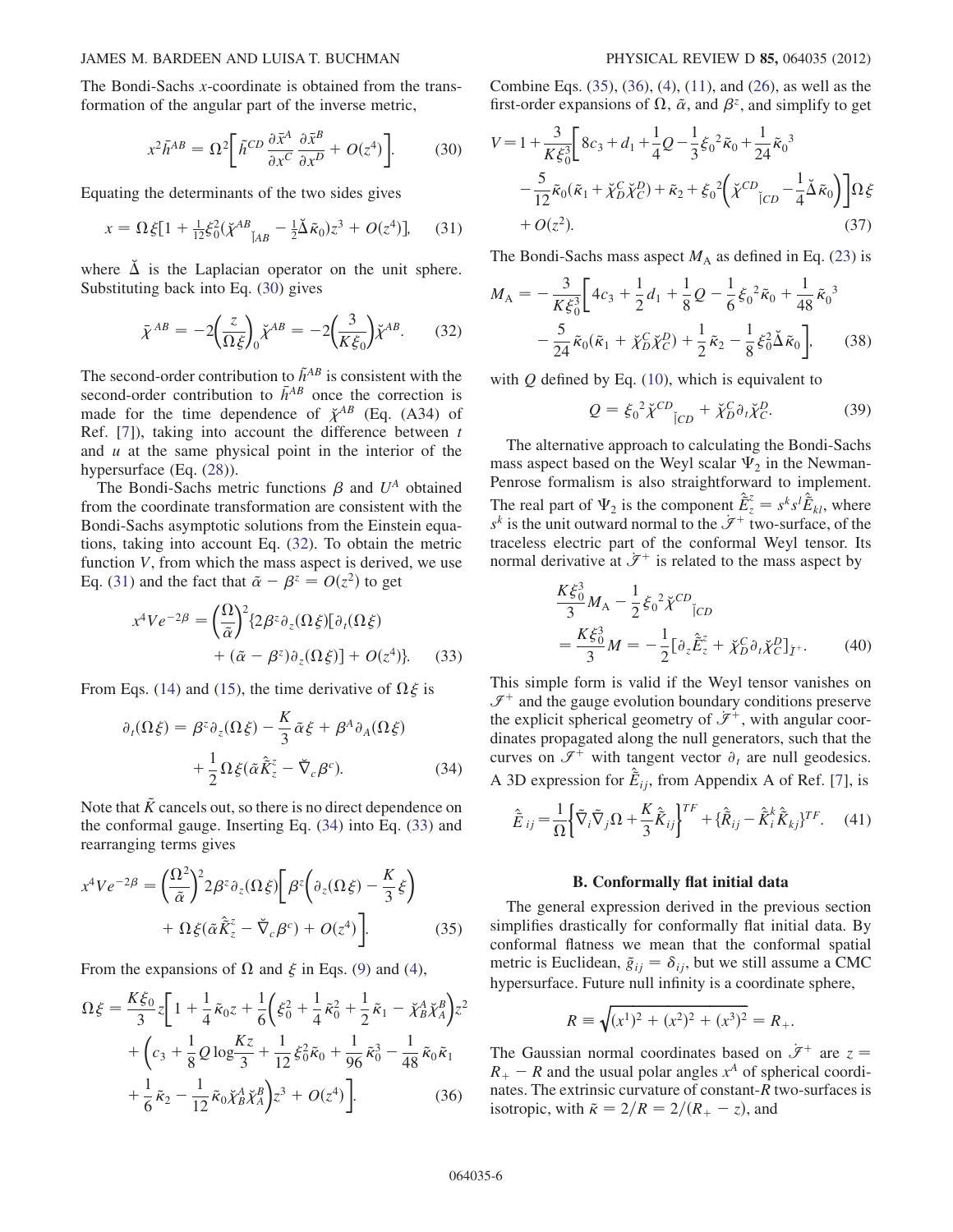$$
\tilde{\kappa}_0 = \frac{2}{R_+} = 2\xi_0, \qquad \tilde{\kappa}_1 = 2\xi_0^2, \qquad \tilde{\kappa}_2 = 2\xi_0^3.
$$

No gravitational waves are present at  $\mathcal{F}^+$ , since  $\mathcal{X}_{AB} = 0$  $\breve{\psi}_{AB} = 0.$ <br>For the

For the conformal extrinsic curvature on the CMC hypersurface, we adopt the generalized Bowen-York solutions of the vacuum momentum constraint equations from Ref. [\[9](#page-18-6)]:

<span id="page-6-1"></span>
$$
\Omega^{-2}\tilde{K}_{ij} = \tilde{A}_{ij} = \frac{C}{R_{\rm D}^3} [3n_i n_j - \delta_{ij}]
$$
  

$$
- \frac{3}{R_{\rm D}^3} [\varepsilon_{ik\ell} S^k n^{\ell} n_j + \varepsilon_{jk\ell} S^k n^{\ell} n_i]
$$
  

$$
- \frac{3}{2R_{\rm D}^2} [P_i n_j + P_j n_i + P^k n_k (n_i n_j - \delta_{ij})]
$$
  

$$
+ \frac{3}{2R_{\rm D}^4} [Q_i n_j + Q_j n_i + Q^k n_k (\delta_{ij} - 5n_i n_j)],
$$
  
(42)

with  $R_{\text{D}} \equiv |\mathbf{x} - \mathbf{D}|$ ,  $n^{i} \equiv (x^{i} - D^{i})/R_{\text{D}}$ . Since the mo-<br>mentum constraint equations are linear, these solutions mentum constraint equations are linear, these solutions can be superimposed to generate initial data for multiple individual black holes or a single distorted black hole, depending on whether, after solving for the conformal factor, there are disjoint apparent horizons or a single allencompassing apparent horizon. We follow Ref. [\[9](#page-18-6)] in only considering cases for which each solution represents a separate black hole centered at the coordinate position  $x^{i} = D^{i}$ , and impose an inner excision boundary condition<br>for each black hole so that the coordinate sphere  $R_{\text{D}} = R$ for each black hole so that the coordinate sphere  $R_{\rm D} = R_{\rm ms}$ is a minimal two-surface. The minimal surface condition, that the normal derivative of  $\Omega$  vanish, is an inner boundary condition on the elliptic equation for the conformal factor. The choice of  $R_{\text{ms}}$  is an additional input parameter for each black hole. In the limit  $R_{\text{ms}} \rightarrow 0$ , the Einstein-Rosen bridge associated with the minimal surface becomes an infinitely long ''trumpet'' configuration. The minimal surface should be inside the apparent horizon, which means  $R_{\text{ms}}$  should not be too large and also requires  $C > 0$ .

For black holes on a conventional asymptotically flat (e.g. maximal) hypersurface, with the boundary condition  $\Omega \rightarrow 1$  as  $R \rightarrow \infty$ , the sum of the boost three-vectors **P** is the ADM linear momentum of the system. The physical interpretation of the boost is not so straightforward on CMC hypersurfaces. The vector Q represents the boost of the black hole as viewed from the other side of its Einstein-Rosen bridge. For a single centered black hole, it can be related to  $P$  through a condition of inversion symmetry about the minimal surface, but initial data without inversion symmetry are also valid. In our numerical results we will take  $\mathbf{Q} = 0$ . Note that  $\overline{A}_{ij}$  is finite and nonzero at future null infinity,  $R = R_{+}$ , which means that the traceless part of the physical extrinsic curvature goes to zero as  $\Omega^3$  for all contributions. This is quite unlike the situation on maximal hypersurfaces.

<span id="page-6-0"></span>Since conformal flatness implies that the conformal Ricci tensor vanishes, the equation for  $\Omega$  simplifies to

$$
\Omega \tilde{\Delta} \Omega = \frac{3}{2} \left( \tilde{\nabla}_{k} \Omega \tilde{\nabla}^{k} \Omega - \frac{K^{2}}{9} \right) + \frac{\Omega^{6}}{4} \tilde{A}_{ij} \tilde{A}^{ij}, \tag{43}
$$

with  $\Delta$  the flat space Laplacian operator. The equation is elliptic almost everywhere, but is degenerate at the outer boundary  $R = R_+$ , where the boundary condition  $\Omega = 0$  is imposed. Solutions are characterized by the values of  $K$ and  $R_+$  and, for each black hole, the Bowen-York parameters and  $R_{\text{ms}}$ .

A natural dimensionless parameter for expanding the solution away from  $\mathcal{I}^+$  is  $\bar{z} = \xi_0 z$ . The asymptotic solution of Eq. (43) then reduces to tion of Eq. ([43](#page-6-0)) then reduces to

<span id="page-6-2"></span>
$$
\Omega = \frac{KR_+}{3}\bar{z}\bigg[1 - \frac{1}{2}\bar{z} + \bar{c}_3\bar{z}^3(1+\bar{z}) + O(\bar{z}^5)\bigg].\tag{44}
$$

Here,  $\bar{c}_3 \equiv R_+^3 c_3$  is the rescaled dimensionless version of<br>the locally undetermined coefficient  $c_3$  of Eq. (9). The the locally undetermined coefficient  $c_3$  of Eq. ([9\)](#page-3-6). The angular derivatives in  $\overline{\Delta} \Omega$  first affect the solution in  $O(\bar{z}^5)$  and the conformal extrinsic curvature first contributes in  $O(\bar{z}^6)$ utes in  $O(\bar{z}^6)$ .<br>With confo

With conformal flatness plus the regularity conditions, the 3D conformal extrinsic curvature has

$$
\hat{\tilde{K}}_z^z = \Omega^2 N^i \tilde{A}_{ij} N^j = d_1 z^2,
$$

<span id="page-6-4"></span>and we define the rescaled dimensionless form of  $d_1$  as

$$
\bar{d}_1 \equiv R_+^3 d_1 \equiv 2\bar{A}_{RR} = \left(\frac{K}{3}\right)^2 R_+^3 N^i \tilde{A}_{ij} N^j. \tag{45}
$$

<span id="page-6-3"></span>Equation ([38](#page-5-7)) for the Bondi-Sachs mass aspect simplifies to

$$
M_{\rm A} = -\frac{3}{K} \left( 4 \bar{c}_3 + \frac{1}{2} \bar{d}_1 \right) = -\frac{3}{K} (4 \bar{c}_3 + \bar{A}_{RR}). \tag{46}
$$

Note that for spherical symmetry in Eq. ([42](#page-6-1)), all the Bowen-York parameters except C are zero and  $\bar{A}_{RR}$  = Bowen-Tork parameters except C are zero and  $A_{RR} - (K/3)^2 C \equiv \bar{C}$ . See Ref. [[9](#page-18-6)] for an extensive discussion of CMC hypersurfaces in the Schwarzschild geometry and CMC hypersurfaces in the Schwarzschild geometry and the significance of the parameter  $\overline{C}$ . The two contributions to the Bondi-Sachs mass aspect are labeled by  $(M_A)_{\Omega}$  for the contribution from the conformal factor and by  $(M_A)_K$ for the contribution from the conformal extrinsic curvature.

To sum up, the Bondi-Sachs energy and 3-momentum associated with a CMC hypersurface are given by the integrals on  $\mathcal{F}^+$ :

$$
E_{\rm BS} = \frac{1}{4\pi} \oint M_{\rm A} \sqrt{\det \check{h}_{AB}} dx^A dx^B = \frac{1}{4\pi} \oint M_{\rm A} \sin\theta d\theta d\phi
$$
\n(47)

and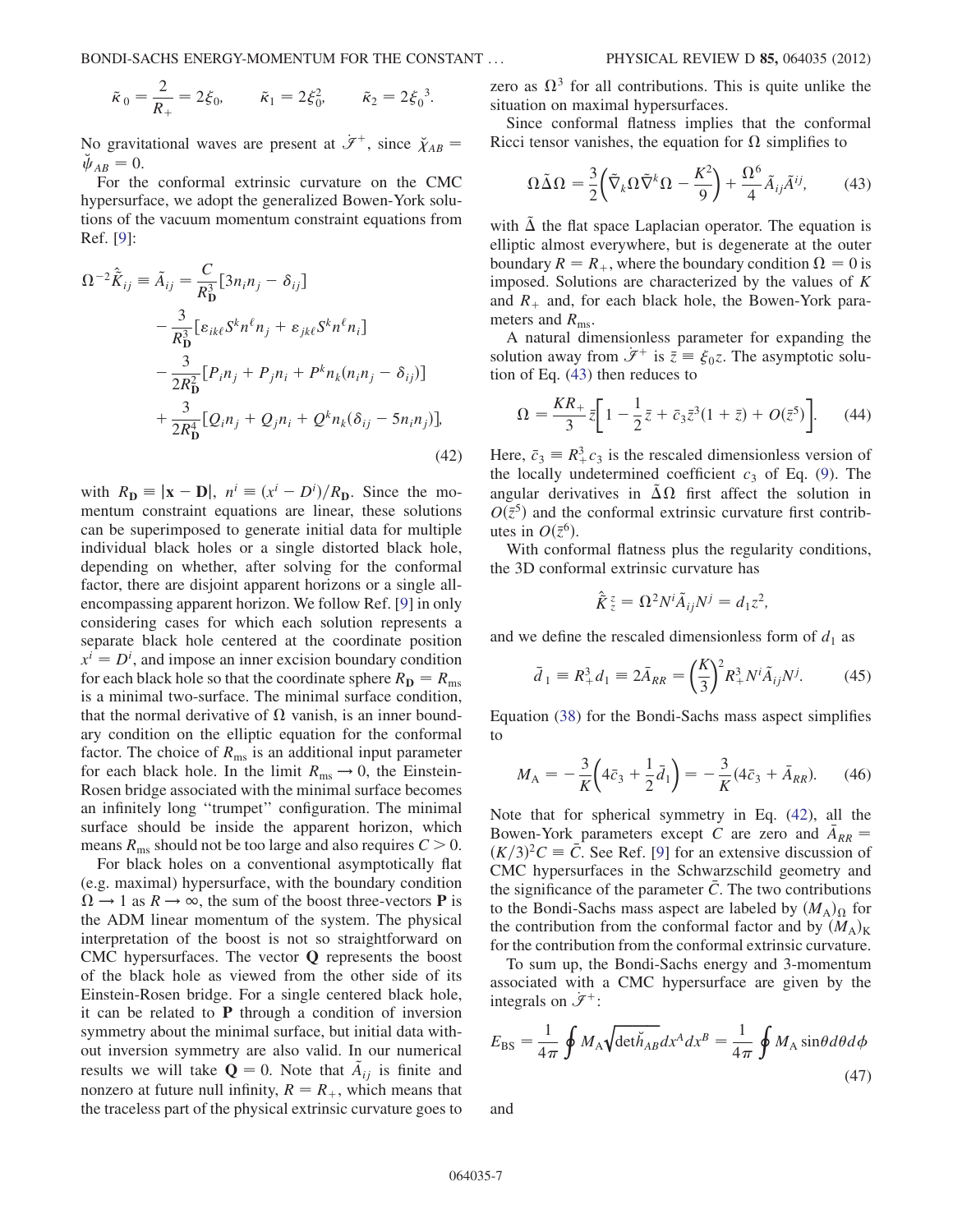$$
P_{\rm BS}^k = \frac{1}{4\pi} \oint M_{\rm A} N^k \sin\theta d\theta d\phi. \tag{48}
$$

<span id="page-7-1"></span>An expression for the angular momentum as an integral over  $\mathcal{F}^+$  in the context of Bondi coordinates is given in Sec. 6 of Ref. [[17](#page-18-14)]. In the absence of radiation, and specifically in the conformally flat case with Euclidean coordinates on a CMC hypersurface, this becomes

<span id="page-7-6"></span>
$$
J_i = -\frac{1}{8\pi} \oint_{R=R_+} \sin\theta d\theta d\phi \,\varepsilon_{ijk} N^j (R^3 \tilde{A}^k_{\ell}) N^{\ell}.
$$
 (49)

Analytic expressions for the  $(M_A)_K$  contributions to the Bondi-Sachs energy and linear momentum in terms of the Bowen-York parameters of Eq. ([42](#page-6-1)) are obtained in Appendix [A](#page-15-0), and the angular momentum integral is evaluated in Appendix [B.](#page-16-0) The result for the angular momentum three-vector J is deceptively Newtonian,

$$
\mathbf{J} = \mathbf{S} + \mathbf{D} \times \mathbf{P},\tag{50}
$$

<span id="page-7-4"></span>deceptive because  **is a coordinate displacement, not a** physical distance, and the boost P is not a physical linear momentum.

## IV. NUMERICAL EVALUATION OF THE BONDI-SACHS ENERGY AND MOMENTUM

For conformally flat initial data, with an analytic solution of the conformal momentum constraint equation such as that of Eq. ([42](#page-6-1)), the only significant numerical task is solving the Hamiltonian constraint equation for the conformal factor  $\Omega$ . Our results are obtained with the pseudospectral elliptic solver that is part of the Caltech-Cornell-CITA Spectral Einstein Code (SPEC), described in detail in Refs. [[11](#page-18-8),[12](#page-18-9)]. The overall domain is divided into a number of subdomains, which are spherical near the boundary at  $R = R_{+}$ . The output for the conformal factor in the outermost spherical subdomain, from an inner radius  $R_1$  to  $R_+$ , is in the form of coefficients of a spherical harmonic expansion  $\Omega = \sum_{\ell,m} \Omega_{\ell m} Y_{\ell}^m$  at each of a number<br>of radial collocation points of radial collocation points.

To obtain the coefficients of the spherical harmonic expansion of  $\bar{c}_3$ , we fit the asymptotic form of Eq. ([44](#page-6-2)) to the numerical results for the conformal factor  $\Omega$ . It is counterproductive to use collocation points too close to  $R_+$  where the small contribution of the  $\bar{c}_3$  terms to  $\Omega$  may not be large compared to numerical error, so we exclude collocation points with  $\bar{z} < \bar{z}_2$  and fit

$$
\frac{1}{(1+\bar{z})\bar{z}^4} \left(\frac{3}{KR_+} \Omega_{\ell m} - \bar{z} + \frac{1}{2}\bar{z}^2\right)
$$

<span id="page-7-0"></span>to the form

$$
(\bar{c}_3)_{\ell m} + e_{\ell m} \bar{z}^2 + f_{\ell m} \bar{z}^3
$$

 $(\bar{c}_3)_{\ell m} + e_{\ell m}\bar{z}^2 + f_{\ell m}\bar{z}^3$ <br>using a standard Grace<sup>1</sup> curve-fitting routine. In practice, for single black holes, we find that taking  $R_1/R_+ = 0.95$  and  $\bar{z}_2 \ge 0.02$  gives values of  $(\bar{c}_3)_{00}$  stable to about 1 part in 10<sup>5</sup>, as long as the black hole centers are within  $0.12R<sub>+</sub>$ or so, and the boost parameters are not too large. We also need the coefficients of the spherical harmonic expansion of  $\bar{A}_{RR}$  $\bar{A}_{RR}$  $\bar{A}_{RR}$ , which are obtained analytically in Appendix A for  $\ell = 0$  and  $\ell = 1$ . Then the Bondi-Sachs energy is

<span id="page-7-2"></span>
$$
E_{\rm BS} = -\frac{3}{K} [4(\bar{c}_3)_{00} + (\bar{A}_{RR})_{00}] \sqrt{\frac{1}{4\pi}}.
$$
 (51)

The Cartesian components of the radial unit vector  $N^i$ are composed only of  $\ell = 1$  spherical harmonics, and since  $\bar{c}_3$  is real, the standard Condon-Shortley phase convention gives  $(\bar{c}_3)_{1-1} = -(\bar{c}_3)_{11}$ . Then from Eq. [\(48\)](#page-7-1) for the Cartesian components of the Bondi-Sachs momentum,

<span id="page-7-3"></span>
$$
P_{\rm BS}^x = +\frac{3}{K} \operatorname{Re}[4(\bar{c}_3)_{11} + (\bar{A}_{RR})_{11}] \sqrt{\frac{1}{6\pi}},
$$
  
\n
$$
P_{\rm BS}^y = -\frac{3}{K} \operatorname{Im}[4(\bar{c}_3)_{11} + (\bar{A}_{RR})_{11}] \sqrt{\frac{1}{6\pi}}, \qquad (52)
$$
  
\n
$$
P_{\rm BS}^z = -\frac{3}{K} [4(\bar{c}_3)_{10} + (\bar{A}_{RR})_{10}] \sqrt{\frac{1}{12\pi}}.
$$

Analytic expressions for the contributions to the Bondi-Sachs energy and 3-momentum from the conformal extrinsic curvature, the  $\bar{A}_{RR}$  terms in Eqs. [\(51\)](#page-7-2) and ([52\)](#page-7-3), and their dependence on the Bowen-York parameters, are derived in Appendix [A.](#page-15-0) The results are given in Eqs. [\(A2\)](#page-16-1) and [\(A4\)](#page-16-2). The total Bondi-Sachs energy and 3-momentum form a four-vector in the asymptotic Minkowski spacetime, and the Bondi-Sachs mass of the system is defined to be the special relativistic magnitude of this four-vector,

$$
M_{\rm BS} = \sqrt{E_{\rm BS}^2 - \mathbf{P}_{\rm BS}^2}.\tag{53}
$$

<span id="page-7-5"></span>The angular momentum of the system has no contribution from the conformal factor and is given analytically by Eq. ([50](#page-7-4)) (see Appendix [B\)](#page-16-0).

There are two arbitrary scale factors in our problem, the choice of the unit of mass-length-time and in the definition of the conformal factor. Only combinations of variables invariant under both a change of units and a uniform conformal rescaling are physically meaningful. Combinations of the input parameters with this property are

$$
\bar{C} = (K/3)^2 C, \qquad \bar{P}^i = (K^2 R_+ / 18) P^i,
$$
  
\n
$$
\bar{Q}^i = (K^2 / 18R_+) Q^i, \qquad \bar{S}^i = S^i / C,
$$
  
\n
$$
\bar{R}_{\text{ms}} = R_{\text{ms}} / R_+, \qquad \bar{D}^i = D^i / R_+.
$$
\n(54)

For sufficiently small  $\bar{R}_{\text{ms}}$ , so there is a trumpetlike configuration inside the apparent horizon,  $\bar{C}^{(1/2)} \approx (K/3)M$  for a Schwarzschild-like black hole of mass  $M$  (see Fig. [4](#page-11-0) in Ref. [\[9](#page-18-6)]). Making  $\overline{C} \ll 1$  ensures that the warping effects of the mean extrinsic curvature are small in the vicinity of the apparent horizon of a centered black hole. As argued in <sup>1</sup>

http://plasma-gate.weizmann.ac.il/Grace/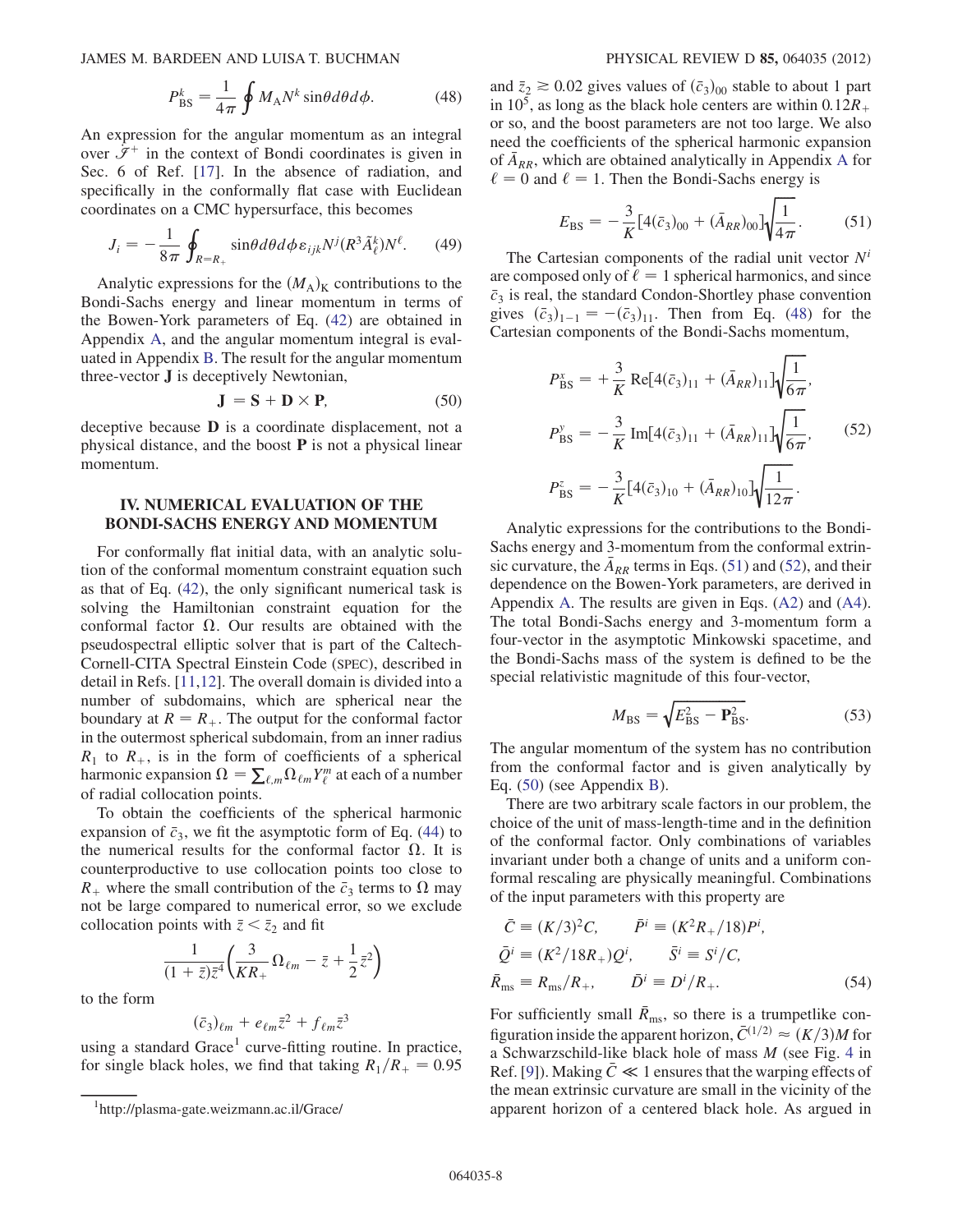Ref. [\[9\]](#page-18-6), when this is the case, the physical momentum should be roughly  $\Omega_{\text{max}}$  times the boost. From the asymptotic solution for the conformal factor,  $\Omega_{\text{max}} \approx$  $|\partial \Omega/\partial R|_{R_{+}}(R_{+}/2) = KR_{+}/6$ , so that we expect  $KR_{+}/6$ times the Bowen-York boost (or  $3/K$  times  $\bar{P}^i$ ) to be a rough estimate of the physical Bondi-Sachs 3-momentum of the black hole. Inversion symmetry about the apparent horizon, as sometimes assumed, implies  $Q^i = \pm R_{\text{ms}}^2 P^i$ , so at  $\mathcal{F}^+$  the  $Q^i$  terms in the conformal extrinsic curvature are of order  $Q<sup>i</sup>$  terms in the conformal extrinsic curvature are of order  $\bar{R}_{\text{ms}}^2$  times the  $P^i$  terms and typically make a negligible contribution to the Bondi-Sachs momentum. We will simply take  $Q^{i} = 0$  in our numerical calculations. Well away from any black hole apparent horizons and not too close to  $R_+$  ( $R < R_+/3$ ), the conformal factor plateaus near its maximum value, so in this regime physical distances are roughly coordinate distances divided by  $KR_{+}/6$ .

A key output parameter is the dimensionless rescaled "irreducible mass"  $\overline{M}_{irr} = (K/3)M_{irr} = (K/3)\sqrt{A/16\pi}$ ,<br>where A is the area of the black hole apparent horizon where A is the area of the black hole apparent horizon. The irreducible mass is used to scale the results for the Bondi-Sachs energy, momentum, and mass. In Ref. [[9\]](#page-18-6), the irreducible mass is used as a surrogate for the physical mass in the discussion of results, so giving our results in units of the irreducible mass facilitates comparison with that paper.

For single black holes, we vary the Bowen-York parameters starting from a representative spherically symmetric model that has  $\bar{C} = 0.0011207$ ,  $\bar{R}_{\text{ms}} = 0.00127$ , and  $\bar{M}$ . = 0.028339. For these parameters, the effects of the  $\overline{M}_{irr} = 0.028339$ . For these parameters, the effects of the nonzero  $K$  start becoming important at about 10 times the radius of the apparent horizon, which means initial data near the black hole are similar to initial data on a conventional maximal hypersurface. We also present results for two examples of binary black hole initial data.

### A. Single spinning black hole

<span id="page-8-1"></span>Here, we see how the Bondi-Sachs mass for a single centered black hole with no Bowen-York boost varies with Bowen-York spin  $S = (0, 0, S)$ . As the dimensionless magnitude of the spin  $\overline{S}$  increases, we keep  $\overline{C}_{\text{eff}}$ magnitude of the spin 3 increases, we keep  $C_{\text{eff}} = \bar{C}\sqrt{1 + 2(\bar{S})^2}$  rather than  $\bar{C}$  constant, because the square root of  $\bar{C}$  is tracks  $\bar{M}$ , much better than  $\bar{C}^{(1/2)}$  as  $\bar{S}$  be root of  $\bar{C}_{\text{eff}}$  tracks  $\bar{M}_{\text{irr}}$  much better than  $\bar{C}^{(1/2)}$  as  $\bar{S}$  becomes larger than 1. There is no linear momentum, so the Bondi-Sachs mass equals the Bondi-Sachs energy, and by Eq. ([50](#page-7-4)) the angular momentum equals the spin. The ratio  $M_{\rm BS}/M_{\rm irr}$  – [1](#page-8-0) is plotted in Fig. 1 as a function of the spin extremality parameter  $\zeta = S/(2M_{\text{irr}}^2)$ , for  $0 \le \zeta \le 0.78$ .<br>The sequence terminates at  $\zeta = 0.78$  in the limit  $\bar{S} \rightarrow \infty$ The sequence terminates at  $\zeta = 0.78$  in the limit  $\bar{S} \rightarrow \infty$ for conformally flat initial data (see Ref. [\[9\]](#page-18-6)). We also plot the corresponding quantity for the Christodoulou mass [\[24\]](#page-18-21)  $M_{\rm C}$ , which is defined as the mass of the Kerr black hole with the same  $M_{irr}$  and angular momentum. The Bondi-Sachs mass for our initial data is a bit larger than the mass of the Kerr black hole for the same  $\zeta$ , but the maximum  $M_{\rm C}/M_{\rm irr}$  – 1 is significantly larger, 0.414, because for a Kerr black hole the maximum  $\zeta$  and the maximum  $J/M_{\rm C}^2$ are both 1.

#### <span id="page-8-2"></span>B. Single displaced black hole with zero spin and boost

Now we displace a single, nonspinning, unboosted black hole a coordinate distance  $D$  (in the x-direction) from the center of the  $\dot{\mathcal{F}}^+$  coordinate sphere. The other Bowen-York parameters are the same as for our representative spherically symmetric black hole. Surprisingly, rather than being zero, the velocity of the black hole in the asymptotic Minkowski frame (given by the ratio of the Bondi-Sachs momentum to the Bondi-Sachs energy) is proportional to and in the same direction as the displacement from the origin, as shown in Fig. [2.](#page-9-0) The dominant contributions to the Bondi-Sachs energy and momentum are from the conformal factor, and have opposite signs from the contributions associated directly with the extrinsic curvature. The contributions from the extrinsic curvature, as calculated using Eqs. [\(A2](#page-16-1)) and ([A4\)](#page-16-2), are simply  $(E_{BS})_K$  =  $-KC/3$  and  $({\bf P}_{BS})_K = -({\bf D}/R_+)KC/3$ . With  $\bar{D} = 0.1$ ,  $\bar{M}_{irr} = 0.028340$ , and  $\bar{C} = 0.0011207$ , the fractional extrinsic curvature contributions to the Bondi-Sachs energy and momentum are, respectively,  $(E_{BS})_K/E_{BS} = -0.039$ and  $({\bf P}_{BS})_K/{\bf P}_{BS} = -0.019$ .

As an indication of whether the displaced black hole is just a moving Schwarzschild black hole or whether it has additional distortions, we compare the Bondi-Sachs mass as given by Eq. ([53](#page-7-5)) with the irreducible mass derived from the area of the apparent horizon. We find that these are the same to the numerical accuracy of our calculations (about

<span id="page-8-0"></span>

FIG. 1 (color online). Single spinning unboosted centered black hole: The ratio of the Bondi-Sachs mass  $(M_{BS})$  to the irreducible mass  $(M_{irr})$  is compared to the ratio of the Christodoulou mass  $(M<sub>C</sub>)$  to the irreducible mass, as the spin extremality parameter  $\zeta$  is varied from 0 to 0.78.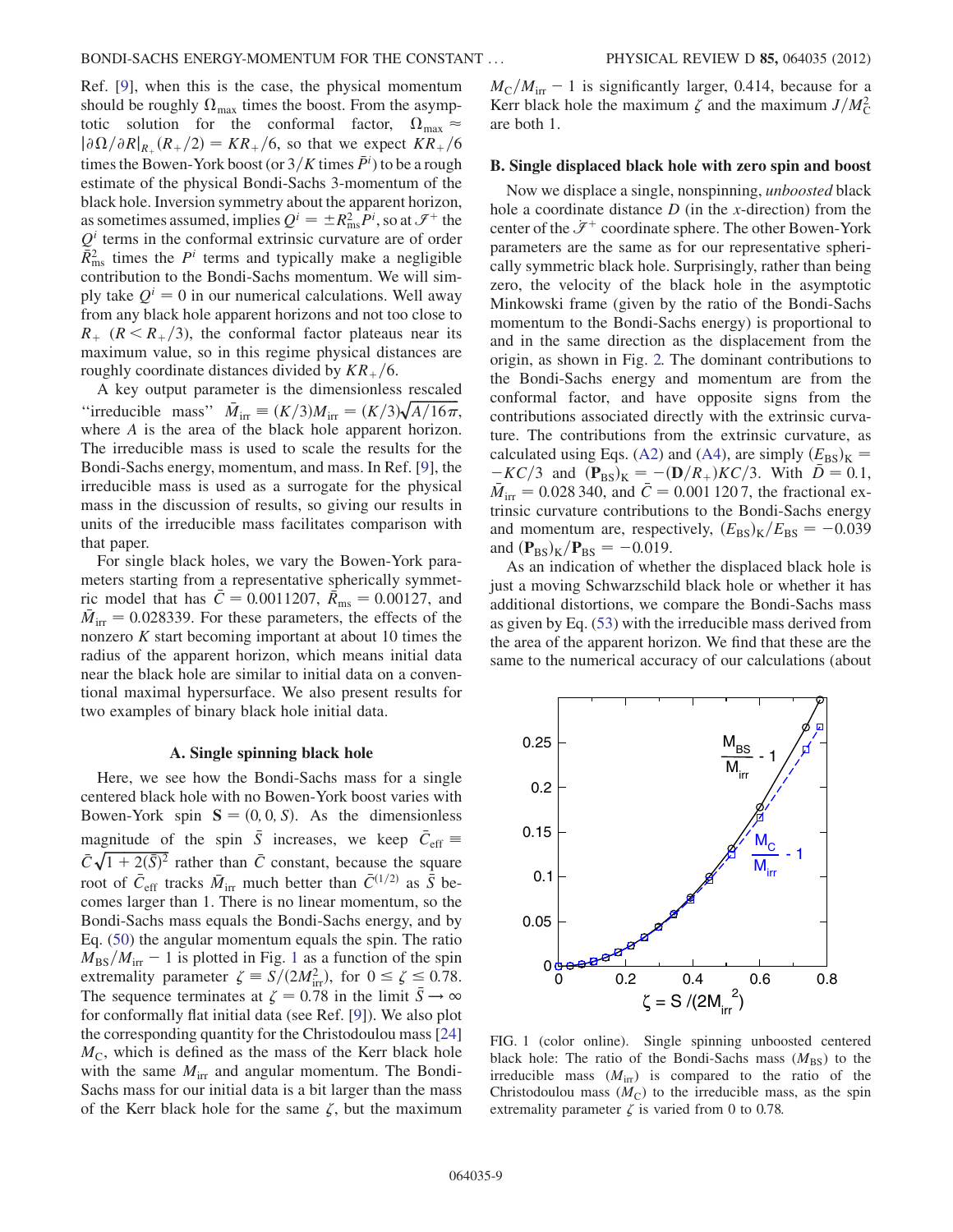<span id="page-9-0"></span>

FIG. 2. Single black hole displaced in the x-direction with no boost or spin. The velocity of the black hole in the asymptotic Minkowski frame,  $|P_{BS}^{x}|/E_{BS}$ , is plotted against the relative<br>displacement  $\bar{D}^{x} = D^{x}/R$ . The remaining input parameters displacement  $\bar{D}^x = D^x/R_+$ . The remaining input parameters  $(\bar{C}, \bar{R}_{\text{ms}})$  have their usual values.

five significant figures), which suggests that the displaced black hole is in fact just a Schwarzschild black hole in an asymptotic Lorentz frame in which the black hole is not at rest. We have not tried to prove this more decisively, by finding the coordinate transformation to the conventional form of the Schwarzschild metric.

#### C. Single centered boosted black hole

<span id="page-9-2"></span>Now consider a Bowen-York boost as the only deviation from Schwarzschild. On an asymptotically flat hypersurface, such as a maximal hypersurface, the Bowen-York boost is equal to the physical ADM momentum. In the limit of small  $K^2C$ , there is a range of R over which  $\Omega$  is roughly constant near its maximum and  $M_{irr} \ll R/\Omega \ll$  $1/K$ , a region of the CMC hypersurface approximating the asymptotic part of a maximal hypersurface. Reference [\[9\]](#page-18-6) argued on this basis for using  $\mathbf{P}\Omega_{\text{max}}$  as an estimate of the Bondi-Sachs linear momentum. The close agreement between  $\bar{P}^z$  and  $(K/3)P_{BS}^z$  in Table [I](#page-9-1) shows that over the entire range of boosts considered  $(KR, \angle)$  (6)  $P^z$  is within entire range of boosts considered,  $(KR<sub>+</sub>/6)P<sup>z</sup>$  is within

about 1% of  $P_{\text{BS}}^z$ . The ratio of the actual numerical result for  $\Omega_{\text{max}}$  to the  $KR_{+}/6$  analytic estimate varies from 0.931 to 0.858 over this range, so it is considerably better to use the analytic estimate for  $\Omega_{\text{max}}$ , rather than its actual numerical value, in relating the Bowen-York boost to the physical momentum of a centered black hole.

The fact that  $M_{\rm BS}/M_{\rm irr}$  becomes significantly larger than 1 as the black hole motion becomes relativistic shows that the boosted Bowen-York black holes are definitely not simply Schwarzschild black holes moving relative to the asymptotic Minkowski frame. There is additional energy associated with nonkinematic distortions of the geometry. From Eq. ([A2](#page-16-1)), we see that for centered black holes, the direct contribution to the Bondi-Sachs energy from the conformal extrinsic curvature is independent of the boost, and for the initial data calculated here,  $(E_{BS})_K/M_{irr} \approx$  $-0.04$ , which is small compared with the positive contribution from conformal factor. In contrast, the Bondi-Sachs momentum is strongly dominated by the contribution from the conformal extrinsic curvature for centered black holes, since by Eq. ([A4\)](#page-16-2),  $(\mathbf{P}_{\text{BS}})_{\text{K}} = (3/K)\bar{\mathbf{P}}$ .

The  $Q<sup>i</sup>$  boosts are taken to be zero rather than the inversion-symmetric values often assumed in Bowen-York initial value calculations on maximal hypersurfaces (e.g., in Ref. [[25](#page-18-22)]). Only one side of the Einstein-Rosen bridge is astrophysically relevant, since the other side cannot exert any causal influence on the astrophysical side. There is no very compelling reason, other than geometrical elegance, to assume any symmetry between the two sides of the bridge or that the bridges of multiple black holes connect to a common asymptotically flat space. The geometry of the physical space in the immediate vicinity of the black holes may depend to some extent on whether the  $Q<sup>i</sup>$  are zero or inversion symmetric, with possible small effects on the results for the Bondi energy and momentum, but such effects should not be noticeable for the near trumpet considered here, and disappear completely in the limit of an extreme trumpet configuration  $(R_{\text{ms}} \rightarrow 0)$ .

For a slightly different slant on our results, we plot in Fig. [3](#page-10-0) (i) the fractional ''excess mass'' of the black hole  $M_{\rm BS}/M_{\rm irr} - 1$ , (ii) the velocity of the black hole  $v^z \equiv P^z / F_{\rm iso}$  in the asymptotic Minkowski frame and  $P_{\text{BS}}^{z}/E_{\text{BS}}$  in the asymptotic Minkowski frame, and (iii) the similar excess ADM mass for a boosted Bowen-York black hole on a maximal hypersurface, all

<span id="page-9-1"></span>TABLE I. Centered black hole with varying Bowen-York boost  $\bar{P}^z$ . The  $\bar{C}$  parameter is fixed at our adopted standard value, and  $R_{\rm ms}/R_{\rm +}$  is adjusted to keep the irreducible mass roughly constant as  $\bar{P}^z$  increases. The input and output quantities are tabulated in the dimensionless and conformal-scale invariant forms discussed earlier in Sec. [IV.](#page-7-0)

| $\bar{P}^z \times 10$         | 0.0           | 0.13889  | 0.27 778 | 0.55556  | 0.83333  | 1.11 111 | 1.38889 |
|-------------------------------|---------------|----------|----------|----------|----------|----------|---------|
| $(K/3)P_{\rm RS}^z \times 10$ | $0.0^{\circ}$ | 0.13641  | 0.27 352 | 0.54974  | 0.82708  | 1.10474  | 1.38249 |
| $(K/3)M_{irr} \times 10$      | 0.28339       | 0.28334  | 0.28 338 | 0.28 361 | 0.28382  | 0.28390  | 0.28388 |
| $P_{\rm BS}^z/M_{\rm irr}$    | 0.0           | 0.48 142 | 0.96.521 | 1.93839  | 2.91413  | 3.89129  | 4.87005 |
| $E_{\rm BS}/M_{\rm irr}$      | 1.0           | 1.11221  | 1.41439  | 2.32632  | 3.39.577 | 4.52196  | 5.67844 |
| $M_{\rm BS}/M_{\rm irr}$      | 1.0           | 1.00 261 | 1.03.387 | 1.28624  | 1.74330  | 2.30348  | 2.92016 |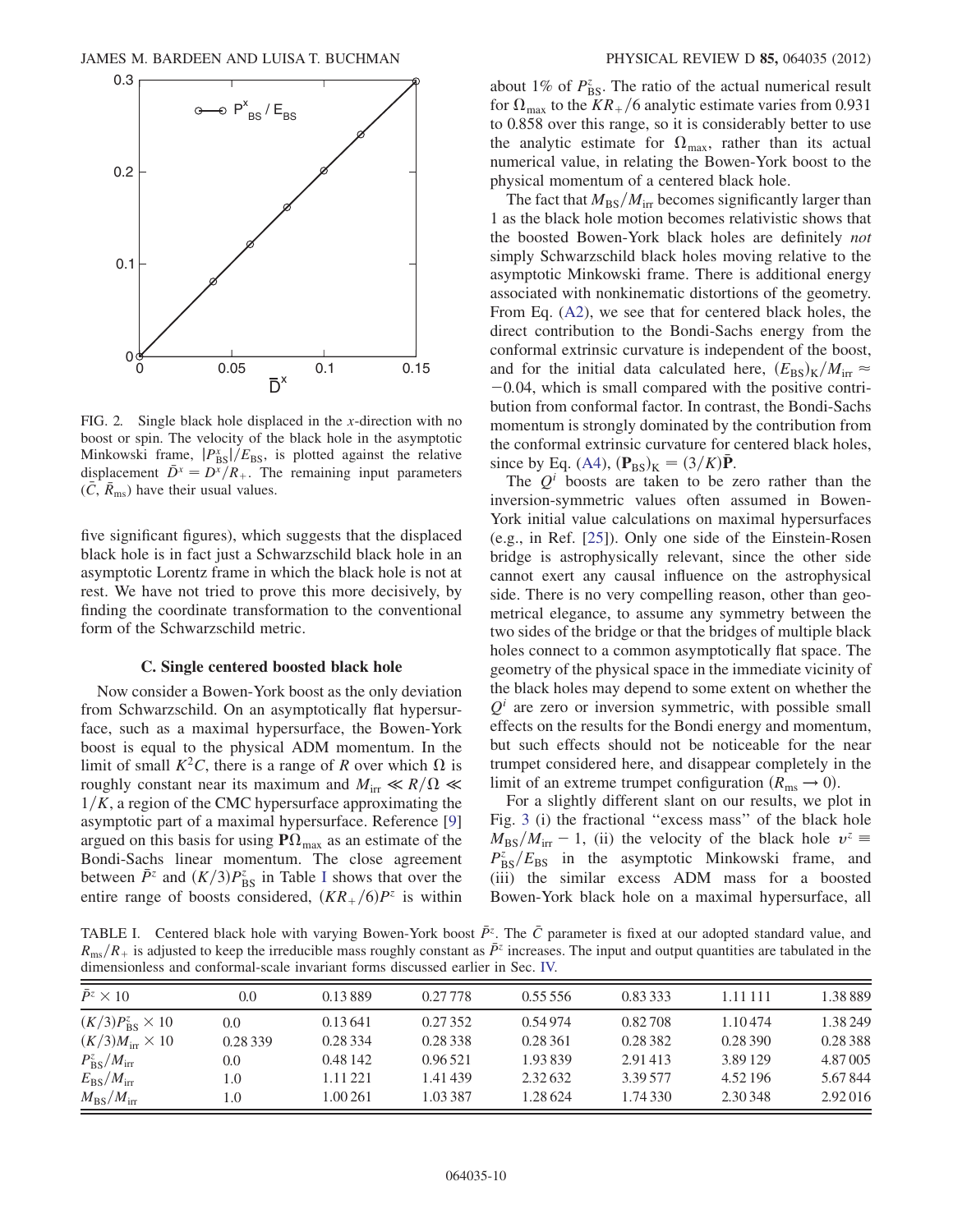as functions of the ratio of the appropriate physical momentum (Bondi-Sachs or ADM) to the irreducible mass. Data for the last curve are taken from Table II of Ref. [\[25\]](#page-18-22), for  $C = 0$  and inversion-symmetric  $Q<sup>i</sup>$ . Note that as the boost and physical momentum increase the gravias the boost and physical momentum increase, the gravitational mass  $M_{BS}$  (solid black curve) increases rapidly enough that the black hole's velocity  $v^z = P_{BS}^z/E_{BS}$  (violet dash-dotted curve) asymptotes to a value less than one dash-dotted curve) asymptotes to a value less than one (about 0.86). The results of Ref. [[25](#page-18-22)] are quite similar, but with a slightly higher asymptotic velocity. The excess gravitational mass can be thought of as energy stored in distortions of the geometry relative to a boosted Schwarzschild black hole, energy which would be radiated into the black hole and to infinity during subsequent evolution.

The black holes on CMC hypersurfaces have more excess mass than the corresponding black holes on maximal hypersurfaces, modestly so as long as the motion of the black holes is nonrelativistic, but more substantially as the motion becomes relativistic. The Cook and York initial data has  $C = 0$ , which in the case of spherical symmetry means that their maximal slice passes through the intersection of the future and past Schwarzschild event horizons, as opposed to the more trumpetlike configurations chosen here and emphasized in Ref. [\[9](#page-18-6)]. How much effect

<span id="page-10-0"></span>

FIG. 3 (color online). Centered black hole with Bowen-York boosts. Using data from Table [I](#page-9-1) above and Table [II](#page-11-1) of Cook and York [[25](#page-18-22)], we plot (i) the fractional excess of the Bondi-Sachs mass over the irreducible mass (solid black curve), (ii) the corresponding excess ADM mass of Bowen-York initial data on maximal hypersurfaces (dashed red curve), and (iii) the velocity of the black hole  $v^z = P_{BS}^z/E_{BS}$  (dash-dotted violet curve) in our initial data. All quantities are shown as a function curve) in our initial data. All quantities are shown as a function of the ratio of physical momentum,  $P_{BS}$  or  $P_{ADM}$  as appropriate, to the irreducible mass. The curves are interpolations between results for discrete models.

this has on the difference in behavior needs further calculations to sort out.

### D. Displaced and boosted black holes

<span id="page-10-1"></span>In this section, we lay the groundwork for building a binary black hole initial data set on CMC hypersurfaces. For binary black holes in circular orbit, we want each black hole considered by itself to have zero radial momentum and transverse momentum corresponding to that of a mass in a circular orbit, which can be estimated crudely from the Newtonian equations of motion. Since we have seen that a displaced unboosted black hole on a CMC slice has a nonzero radial momentum, this requires finding the radial boost which makes the net Bondi-Sachs momentum of a displaced single black hole zero, and then the transverse boost which generates the desired transverse physical momentum. Once this is done for each black hole of the binary considered separately, the Bowen-York data for the black holes can be superimposed and the Bondi-Sachs energy and momentum of the full system calculated. As long as the two black holes are well separated, we should find that the Bondi-Sachs energy of the combined system is less than the sum of the energies of the black holes considered separately by something close to the Newtonian binding energy of the system, provided that the total Bondi-Sachs momentum of the system is close to zero.

The first step is to construct a single black hole which is displaced from the center of the coordinate grid *and* at rest. Figure [4](#page-11-0) shows that this result can be achieved by giving the black hole an appropriate boost antiparallel to its displacement. For the example shown in Fig. [4,](#page-11-0) the hole is displaced in the positive x-direction, with  $\bar{D}^x = 0.1$ . A rescaled boost  $\bar{P}^x = -0.006$  very nearly cancels the radial momentum associated with the displacement, yielding a net  $P_{\rm BS}^x/M_{\rm irr} = -9.6 \times 10^{-6}$ .<br>Next, we build an initial da

Next, we build an initial data set with two nonspinning displaced black holes, each of which considered separately has zero Bondi-Sachs momentum, and calculate the gravitational binding energy; i.e., the decrease in the Bondi-Sachs energy of the combined system compared with the sum of Bondi-Sachs energies of each hole separately. The input parameters are chosen so that, as estimated by the procedures outlined in Sec. IIID of [[9](#page-18-6)] for Schwarzschild black holes, the ratio of minimal surface radius to horizon radius for each hole is about 0.8, the ratio of the black hole masses  $M^A/M^B \approx 2/1$ , and the total rescaled irreducible mass of the system is about 0.7 that of our standard single black hole. We locate holes A and B along the x-axis at  $\bar{D}_{\rm A}^x = 0.04$  and  $\bar{D}_{\rm B}^x = -0.08$ , so the center of mass of the system is close to the origin. The center of mass of the system is close to the origin. The values for  $\bar{C}^A$  and  $\bar{C}^B$  are, respectively, 0.000228 and 0.0000568. The scaled minimal surface radii are  $\bar{R}_{\text{ms}}^{\text{A}}$  = 0.0000006. The scaled infinitial surface radii are  $R_{\text{ms}} = 0.000978$  and  $\bar{R}_{\text{ms}}^{\text{B}} = 0.000489$ . We apply Bowen-York hoosts which for each black hole in isolation approxiboosts which for each black hole in isolation approximately cancel the Bondi-Sachs radial momentum due to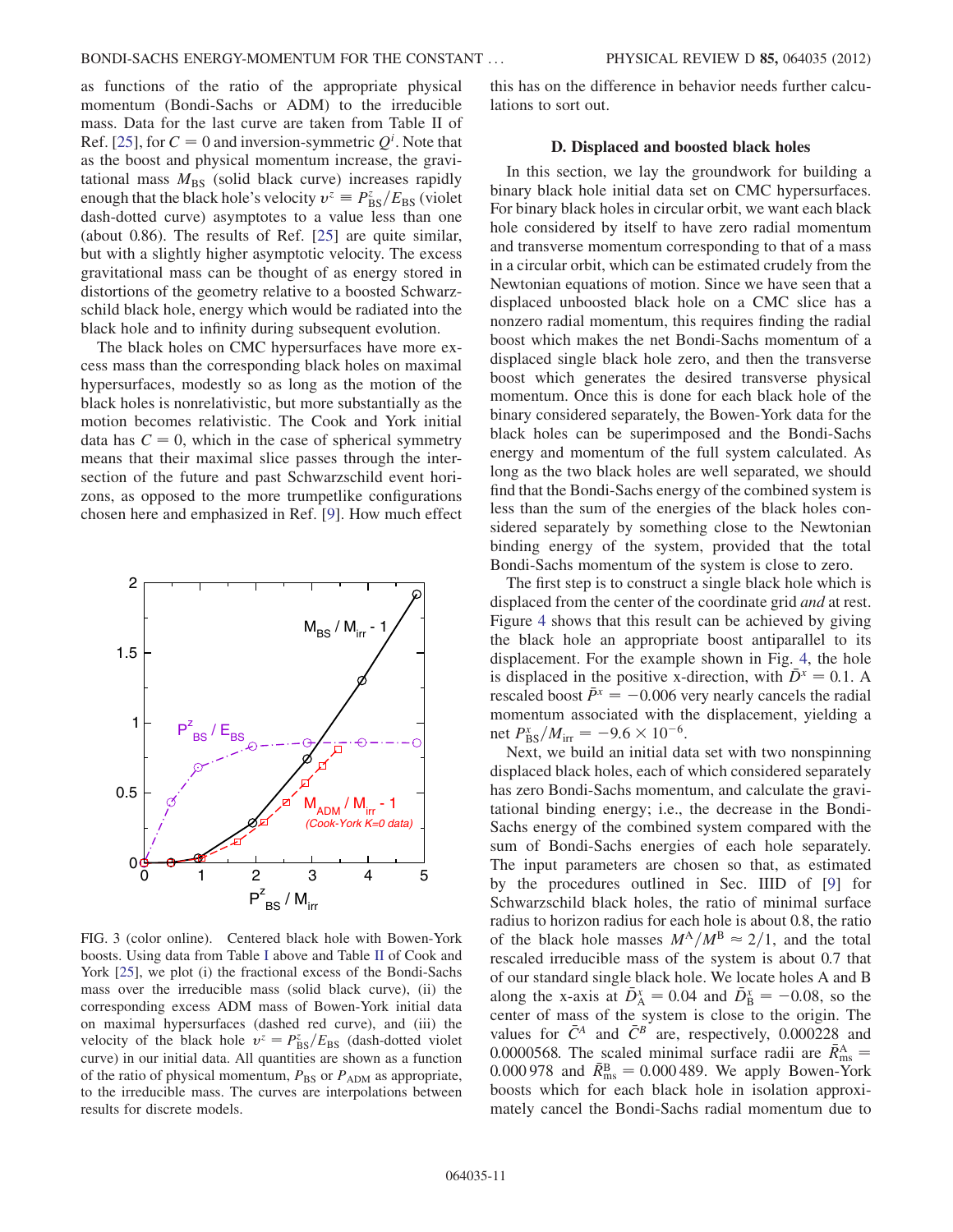<span id="page-11-0"></span>

FIG. 4. Finding the Bowen-York boost that cancels the Bondi-Sachs momentum associated with the displacement  $\bar{D}^x = 0.1$ . The CMC parameters have their usual values, except that  $\bar{R}_{\text{ms}}$  is varied with the boost to keep  $\bar{M}_{irr}$  approximately constant.

that hole's displacement. The dimensionless Bondi-Sachs masses ( $\overline{M}_{\rm BS} = (K/3)M_{\rm BS}$ ) for each hole in isolation are  $\overline{M}_{\rm BS}^A = 0.013$  104 and  $\overline{M}_{\rm BS}^B = 0.006$  604. When the black holes are superimposed we find that the combined Bondiholes are superimposed, we find that the combined Bondi-Sachs momentum is less than the sum of the already small values for the individual holes. The dimensionless Bondi-Sachs mass of the superimposed black holes is  $\bar{M}_{BS}$  = 0:019 368, which is 0.000 340 less than the sum of the individual values. The Newtonian gravitational binding energy of the system is  $U = M^{A}M^{B}/r_{AB} \approx$ <br>O  $M^{A}M^{B}/\mathbf{D}^{A} - \mathbf{D}^{B}$  or using the analytic estimate of  $\Omega_{\text{max}}M^A M^B / |\mathbf{D}^A - \mathbf{D}^B|$  or, using the analytic estimate of<br>O  $K I / 3 \approx 0.5 R$ ,  $\overline{M}^A - \overline{M}^B$ ,  $/|\overline{D}^A - \overline{D}^B| = 0.000371$  $\Omega_{\text{max}}$ ,  $KU/3 \approx 0.5R_{+} \bar{M}_{\text{BS}}^{\text{A}} \bar{M}_{\text{BS}}^{\text{B}} / |\bar{D}^{A} - \bar{D}^{B}| = 0.000371$ ,<br>which is reasonably close to the rescaled general relativiswhich is reasonably close to the rescaled general relativistic binding energy.

The third step is to determine how Bowen-York boosts transverse to a black hole's displacement translate into the transverse motion of the black hole as revealed by its physical transverse momentum. We have calculated the Bondi-Sachs energy, linear momentum, and angular momentum of a displaced black hole with nearly zero radial momentum and various transverse boosts. The relationship between transverse boost and transverse physical momentum is very close to what we found between boost and momentum for a centered black hole in Sec. [IV C.](#page-9-2) An example of the comparison for a black hole given a moderately relativistic Bowen-York boost transverse to the displacement in the  $x$ -direction is given in Table [II](#page-11-1). We conclude that it is acceptable to use the results for a centered boosted black hole in Sec. [IV C](#page-9-2), including the analytic formula, when estimating the transverse Bowen-York boosts appropriate for black holes in quasicircular binary orbits. Of course, the displaced black holes also acquire orbital angular momentum according to Eq. [\(50\)](#page-7-4).

The close relationship between the transverse Bondi-Sachs momentum and the transverse rescaled Bowen-York boost can be understood as a consequence of the dominance of the direct contribution to the Bondi-Sachs momentum from the conformal extrinsic curvature, as calculated in Eq. [\(A4](#page-16-2)), over the contribution from the conformal factor for these transverse components. As long as D is reasonably small, the dominant transverse term in Eq. ([A4](#page-16-2)) is just  $(KR_{+}/6)P_{trans}$ . There is no simple relation between the longitudinal component of the Bondi-Sachs momentum and the longitudinal component of the Bowen-York boost because the conformal factor contribution to the longitudinal component is not small.

#### E. Binary black hole initial data

Here we build on the results of the previous subsections to construct initial data for two spinning unequal-mass black holes with initial momenta roughly appropriate for circular orbits. The input parameters are chosen based on a Newtonian analysis, in circumstances such that the post-Newtonian corrections are roughly at the 10% level. Ignoring relativistic corrections is consistent with other sources of uncertainty, such as estimating parameters for each black hole in isolation, ignoring their tidal interactions. While similar initial data were presented in [[9](#page-18-6)], we are now on much firmer ground in considering the relationship between the Bowen-York parameters and the physical properties of each hole.

We consider two examples. Both are constructed to have about a 2:1 mass ratio and roughly a 12:1 ratio of physical distance between the black holes to the total gravitational mass of the system. The minimal surface radii are chosen to give moderately trumpetlike configurations. The black holes are assigned close to maximal spins oriented in the

<span id="page-11-1"></span>TABLE II. A centered black hole (first row) and a displaced black hole (second row) are both given the same mildly relativistic (transverse) rescaled Bowen-York boosts  $\bar{P}$ <sup>y</sup> = 0.013889. The displaced black hole is also given a longitudinal rescaled boost  $\bar{P}^x = -0.00660$  to approximately cancel the physical momentum associated with the displacement. The other input parameters for both holes have the standard values. The black holes have almost identical physical properties, except for the orbital angular momentum of the displaced hole.

| $\bar{D}^x$ | $Py \times 10$ | $(K/3)M_{irr} \times 10$ | $P_{\rm BS}^{\rm y}/M_{\rm irr}$ | $E_{\rm BS}/M_{\rm irr}$ | $M_{\rm BS}/M_{\rm irr}$ | $J^z/M_{\rm irr}^2$ |
|-------------|----------------|--------------------------|----------------------------------|--------------------------|--------------------------|---------------------|
| $\Omega$    | 0.13889        | 0.28 334                 | 0.48 142                         | 1.11220                  | 1.00261                  |                     |
| 0.1         | 0.13889        | 0.28 336                 | 0.47.686                         | 1.11 117                 | 1.00365                  | 3.45956             |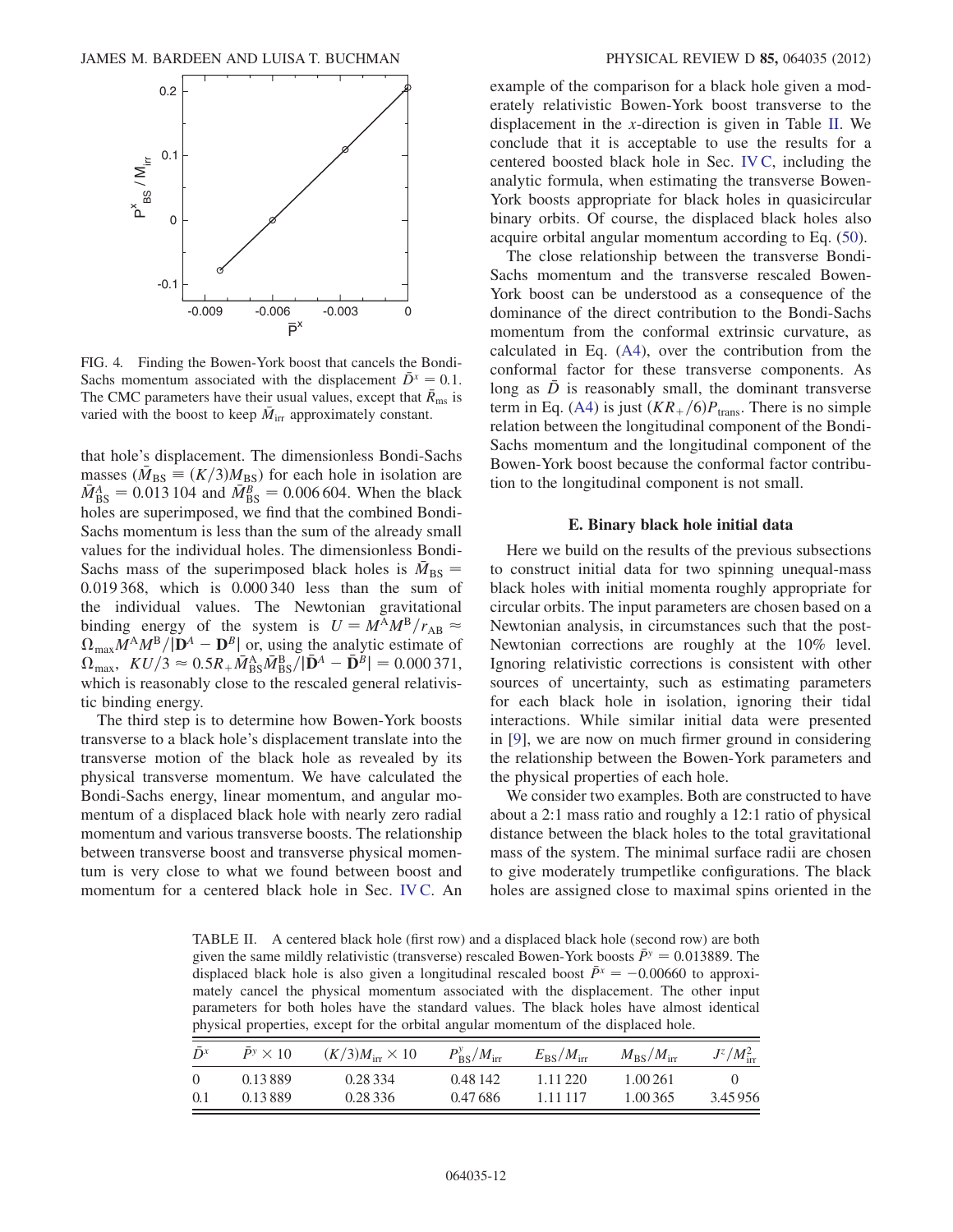orbital plane and perpendicular to the displacement between the holes. In one case (Case I), the ratio of coordinate separation of the holes to the coordinate radius of  $\mathcal{I}^+$  is 0.12, and in the other case (Case II), it is three times larger. In the latter case, there is the potential for greater computational efficiency, since the black holes can be resolved with a lower resolution grid.

The Newtonian analysis of a circular orbit binary system with masses  $M_A$  and  $M_B$  separated by a distance  $r_{AB}$  gives for the equal and opposite momenta of the masses

$$
P_{\rm A}^{\rm y} = -P_{\rm B}^{\rm y} = \frac{M_{\rm A}M_{\rm B}}{M_{\rm A} + M_{\rm B}} \sqrt{\frac{M_{\rm A} + M_{\rm B}}{r_{\rm AB}}},
$$

perpendicular to the displacements of the black holes (which are along the x-axis). Equating the transverse rescaled Bowen-York boost to  $K/3$  times the transverse physical momentum, for  $M_A \approx 2M_B$ , we choose  $\bar{P}^y =$  $0.064(K/3)(M_A + M_B)$ , since  $r_{AB}$  is about 12 times the total mass. Estimating black hole masses from the Bowen-York parameters is a bit uncertain when the black holes are not Schwarzschild, but consistency with the total system mass can be verified retrospectively.

The nonzero input parameters chosen for Case I are  $\bar{C}_{A} = 2.4531 \times 10^{-5}$ ,  $\bar{C}_{B} = 5.1224 \times 10^{-6}$ ,  $\bar{S}_{A}^{y} = 6.5224$ ,  $\bar{S}_{B}^{y} = -7.8088$ ,  $\bar{D}_{A}^{x} = 0.04$ ,  $\bar{D}_{B}^{x} = -0.08$ ,  $\bar{R}_{ms}^{A} = 9.78 \times 10^{-4}$ ,  $\bar{R}_{ms}^{B} = 4.89 \times 10^{-4}$ , and boost components  $\$ rescaled black hole masses to scale roughly as  $\bar{C}_{\text{eff}} =$  $\left[ \bar{C} \sqrt{1 + 2(\bar{S})^2} \right]^{1/2}$ , which is 0.0150864 for hole A and 0.0075366 for hole B. The large values of  $\bar{S}$  for each hole 0.0075366 for hole B. The large values of  $\overline{S}$  for each hole mean that the black holes have close to the maximum possible spin extremality parameter  $\zeta$ .

In Case II, the input parameters are  $\bar{C}_{\text{A}} = 3.6231 \times 10^{-4}$ ,  $\bar{C}_{\text{B}} = 8.5343 \times 10^{-5}$ ,  $\bar{S}_{\text{A}}^{\text{y}} = 3.9347$ ,  $\bar{S}_{\text{B}}^{\text{y}} = -4.1761$ ,  $\bar{D}_{\text{A}}^{\text{x}} = 0.12$ ,  $\bar{D}_{\text{B}}^{\text{x}} = -0.24$ ,  $\bar{R}_{\text{ms}}^{\text{A}} =$ 

0.02261 for hole B, about three times the values in Case I, while the D values are also three times larger. This suggests the two cases are similar in the ratio of physical separation of the holes to the total mass of the system. The  $\bar{S}$  values are smaller in Case II than in Case I; this is because the elliptic solver failed to converge if we tried to make the  $\bar{S}$ values as large as in Case I. Another effect of the larger ratio of the size of the binary system to  $3/K$  in Case II is the larger  $\bar{P}^x$  values needed to cancel out the radial components of the individual black hole momenta.

Our results for the irreducible masses and angular momenta of the individual holes and the physical energy, momentum, mass, and angular momentum of the systems are given in Table [III](#page-12-0). Note that there are nonzero, though small, *z*-components for the system velocities even though none of the boosts has a nonzero z-component. This is the result of the spins of the black holes interacting with the geometry of the hypersurface, one indication of which is the  $\mathbf{D} \times \mathbf{S}$  term in Eq. ([A4\)](#page-16-2). Also, note that  $K/3 = 0.02$ gives a total system mass close to 1 in Case I, and this together with  $R_+ = 100$  makes coordinate distances close to physical distances. The same is true for Case II since  $K$ is increased and  $R_+$  is decreased by a factor of 3. The calculations for Case II took about 80% of the time on the same computer as the calculations for Case I, indicating some potential for realizing increased efficiency of computation by having the binary system occupy a larger fraction of the conformal domain.

While the system momentum and velocity should ideally be zero, this is not precisely the case in our calculations, which made no attempt to fine-tune the input parameters. Still, the residual system velocities are quite small compared with the Newtonian estimates for the orbital velocities. The system mass is significantly greater than the sum of the irreducible masses in both Cases I and Case II, since the contributions of the spins to the black hole masses dominates over their gravitational binding energy. The slightly smaller spins in Case II make this effect somewhat smaller there. Of course, the system mass can never be less than the total irreducible mass.

<span id="page-12-0"></span>TABLE III. Physical quantities for two binary black hole initial data sets. (See text for input parameter values.) From left to right are the irreducible masses, the Bondi-Sachs energy, the Bondi-Sachs mass, the system velocity components, and the angular momentum components, all made dimensionless by appropriate powers of  $K/3$ . There are no well-defined Bondi-Sachs energy and linear momentum for the individual black holes, but the angular momenta can be calculated using Eq. ([B7\)](#page-17-0).

|              | $10^2 \bar{M}_{\rm irr}$ | $10^2(K/3)E_{BS}$ | $10^2 (K/3) M_{\rm BS}$ | $10^3 P_{\rm \scriptscriptstyle RS}^x/E_{\rm \scriptscriptstyle RS}$ | $10^3 P_{\rm \scriptscriptstyle RS}^{\rm y}/E_{\rm \scriptscriptstyle RS}$ | $10^3 P_{\rm BS}^z/E_{\rm BS}$ | $10^4 (K/3)^2 J^x$ | $10^4 (K/3)^2 J^y$ | $10^4 (K/3)^2 J^z$ |
|--------------|--------------------------|-------------------|-------------------------|----------------------------------------------------------------------|----------------------------------------------------------------------------|--------------------------------|--------------------|--------------------|--------------------|
| Case I       |                          |                   |                         |                                                                      |                                                                            |                                |                    |                    |                    |
| hole A:      | 1.06.367                 | n/a               | n/a                     | n/a                                                                  | n/a                                                                        | n/a                            | $\theta$           | 1.60000            | 0.92 800           |
| $hole$ $B$ : | 0.53 449                 | n/a               | n/a                     | n/a                                                                  | n/a                                                                        | n/a                            | $\theta$           | $-0.40000$         | 1.85 600           |
| system:      | 1.59816                  | 1.96685           | 1.96 685                | $-1.04379$                                                           | 0.25464                                                                    | 0.05 850                       | $\theta$           | 1.20000            | 2.78400            |
| Case II      |                          |                   |                         |                                                                      |                                                                            |                                |                    |                    |                    |
| hole A:      | 3.16.247                 | n/a               | n/a                     | n/a                                                                  | n/a                                                                        | n/a                            | $\theta$           | 14.25 600          | 8.35 200           |
| $hole$ $B$ : | 1.62032                  | n/a               | n/a                     | n/a                                                                  | n/a                                                                        | n/a                            | $\theta$           | $-3.56400$         | 17.46720           |
| system:      | 4.78 280                 | 5.90011           | 5.90003                 | $-5.25838$                                                           | $-0.16546$                                                                 | 0.17739                        | $\Omega$           | 10.69 200          | 25.81920           |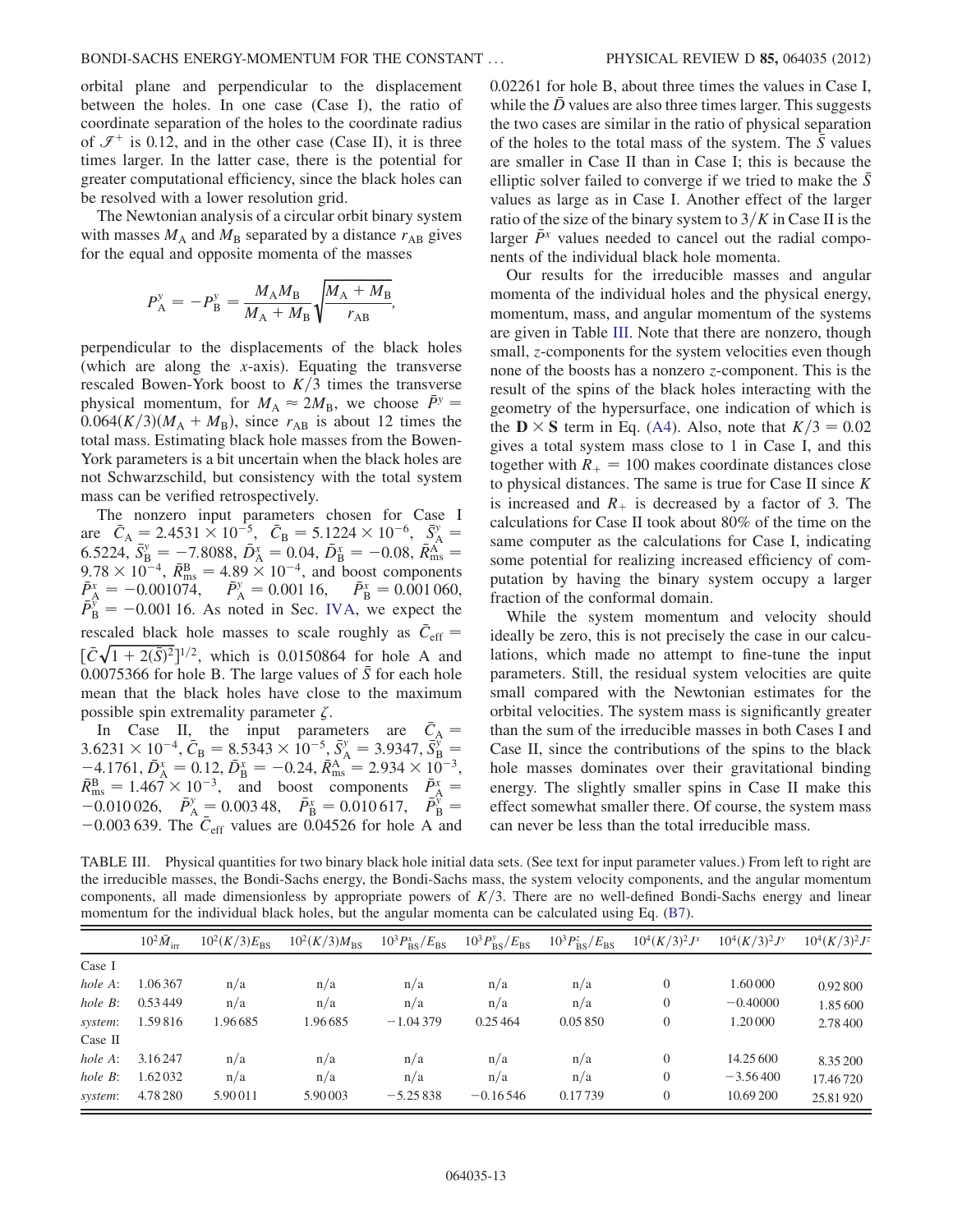## V. DISCUSSION

<span id="page-13-0"></span>The first part of this paper is a discussion of the asymptotic behavior of the conformal factor  $\Omega$ , the conformal spatial metric, and the conformal extrinsic curvature of CMC hypersurfaces in the neighborhood of  $\mathcal{I}^+$  as constrained by the initial value equations for astrophysically general asymptotically flat spacetimes, and a calculation of the Bondi-Sachs mass aspect in terms of the coefficients in the expansion away from the  $\dot{\mathcal{F}}^+$  two-surface, which is the intersection of the CMC hypersurface with the  $\mathcal{I}^+$  null hypersurface. In this analysis, we adopt special spatial coordinates, Gaussian normal coordinates based on  $\mathcal{F}^+$ , and use the conformal proper distance z from  $\mathcal{I}^+$  along the normal spatial geodesics as the expansion parameter. Angular coordinates are propagated along the normal spatial geodesics, initialized to be standard polar coordinates on  $\mathcal{I}^+$ , which is assumed to be a true sphere with intrinsic curvature  $\xi_0^2$ . This is not a physical constraint for an asymptotically flat spacetime with a topologically spherical null infinity, just a constraint on the conformal gauge. The asymptotic expansion is essentially identical to that presented in Ref. [\[8\]](#page-18-5), except we do not allow the polyhomogeneous terms in the expansion of the angular part of the conformal spatial metric through  $O(z^2)$  that are a major focus of that paper. No such terms are present unless they are present at some arbitrarily early time, which means that they should be associated with incoming radiation at past null infinity. In typical astrophysical problems incoming radiation near  $\mathcal{I}^+$  should only be generated by backscatter or nonlinear interaction of outgoing radiation, and should not be present ab initio, except for what might be plausibly associated with backscatter of radiation emitted before the start of the numerical calculation.

As noted in Ref. [[8\]](#page-18-5), polyhomogeneous terms are nevertheless generically present at  $O(z^4)$  in the expansion of the conformal factor and at  $O(z^2)$  in the expansion of the conformal extrinsic curvature. The authors of Ref. [\[8\]](#page-18-5) considered the vanishing of the expression in Eq. [\(39\)](#page-5-8) a condition for the absence of these polyhomogeneous terms, but we point out that the condition cannot be satisfied over any finite time interval in which outgoing gravitational radiation, as indicated by time variation of  $\ddot{\chi}_{AB}$ , is present at  $\mathcal{I}^+$  (see also Ref. [\[7](#page-18-3)]). The implied smoothness of only  $C<sup>3</sup>$  for the conformal factor and  $C<sup>1</sup>$  for the conformal extrinsic curvature at  $\mathcal{I}^+$  is a gauge artifact of the CMC hypersurface condition. The offending terms are not present if the physical mean curvature  $K$  has precisely the right angular dependence at  $O(z^3)$  in a power series expansion away from  $\mathcal{I}^+$ . This cannot be accomplished by any predetermined specification of  $K$ , but maintaining a high degree of smoothness at  $\mathcal{I}^+$  is possible with fully hyperbolic evolution schemes, such as the regular conformal field equations of Friedrich [[26](#page-18-23),[27](#page-18-24)], as well as with the Bondi-Sachs gauge.

For the assumed special geometric properties of  $\mathcal{F}^+$  to be preserved during evolution, a constraint must be placed on the evolution of the conformal factor; specifically, that the trace of the conformal extrinsic curvature  $\tilde{K}$  satisfy the boundary condition of Eq. [\(17\)](#page-3-3). This says that the 3D mean conformal extrinsic curvature of the CMC hypersurface at  $\mathcal{I}^+$ , which governs the evolution of the conformal factor, should equal the 2D mean extrinsic curvature of the  $\mathcal{I}^+$ two-surface when both are renormalized according to their respective number of dimensions. All this also assumes preservation of the coordinate location of  $\mathcal{I}^+$  as a coordinate sphere centered at the origin and propagation of the angular coordinates on  $\mathcal{I}^+$  along its null generators, which imposes boundary conditions on the shift vector. These boundary conditions can be implemented in a mixed hyperbolic-elliptic evolution scheme like those of Ref. [[4\]](#page-18-4) or Ref. [\[7](#page-18-3)]. Also, we impose the usual regularity conditions at  $\mathcal{I}^+$ , the "zero-shear" condition and the vanishing of the Weyl tensor, which as shown for the evolution schemes of [[4](#page-18-4)[,7\]](#page-18-3), are preserved by the evolution equations.

We have applied this asymptotic analysis to derive the expression for the Bondi-Sachs mass aspect given in Eq. [\(38\)](#page-5-7), from which the Bondi-Sachs energy and momentum can be calculated as appropriate angular averages over  $\mathcal{I}^+$ . This is a 3D expression, involving only quantities evaluated on a single CMC hypersurface. The 3D expression derived in Section VC. of Ref. [[17](#page-18-14)] requires knowledge of a ''background'' metric and extrinsic curvature in addition to the actual metric and extrinsic curvature of the CMC hypersurface. It is nontrivial to determine the appropriate background quantities. The terms appearing in Eq. [\(38\)](#page-5-7) are simply related to the asymptotic behavior of the conformal factor, conformal metric, and conformal extrinsic curvature in Gaussian normal coordinates, and can be determined by solving the geodesic equation for the geodesics normal to  $\mathcal{F}^+$  in the CMC hypersurface in any computational spatial gauge satisfying our boundary conditions. The alternative expression of Eq. [\(40](#page-5-9)) based on the Weyl tensor is completely equivalent, as can be seen by evaluating the Weyl tensor in the form of Eq. [\(41\)](#page-5-10) in Gaussian normal coordinates.

With conformally flat initial data, all of this simplifies drastically. With  $\mathcal{I}^+$  a coordinate sphere of constant radius in a flat conformal geometry, the normal geodesics are radial, and the 2D extrinsic curvature of surfaces of constant coordinate radius R is just  $R^{-1}$  times the unit sphere metric. The momentum constraint equation admits solutions identical in form to the Bowen-York solutions. We have shown in the Appendices how to evaluate analytically the angular integrals of the term coming from the conformal extrinsic curvature in the mass aspect in terms of the Bowen-York parameters. The only numerical calculation necessary is solving the Hamiltonian constraint equation for the conformal factor and fitting to a power series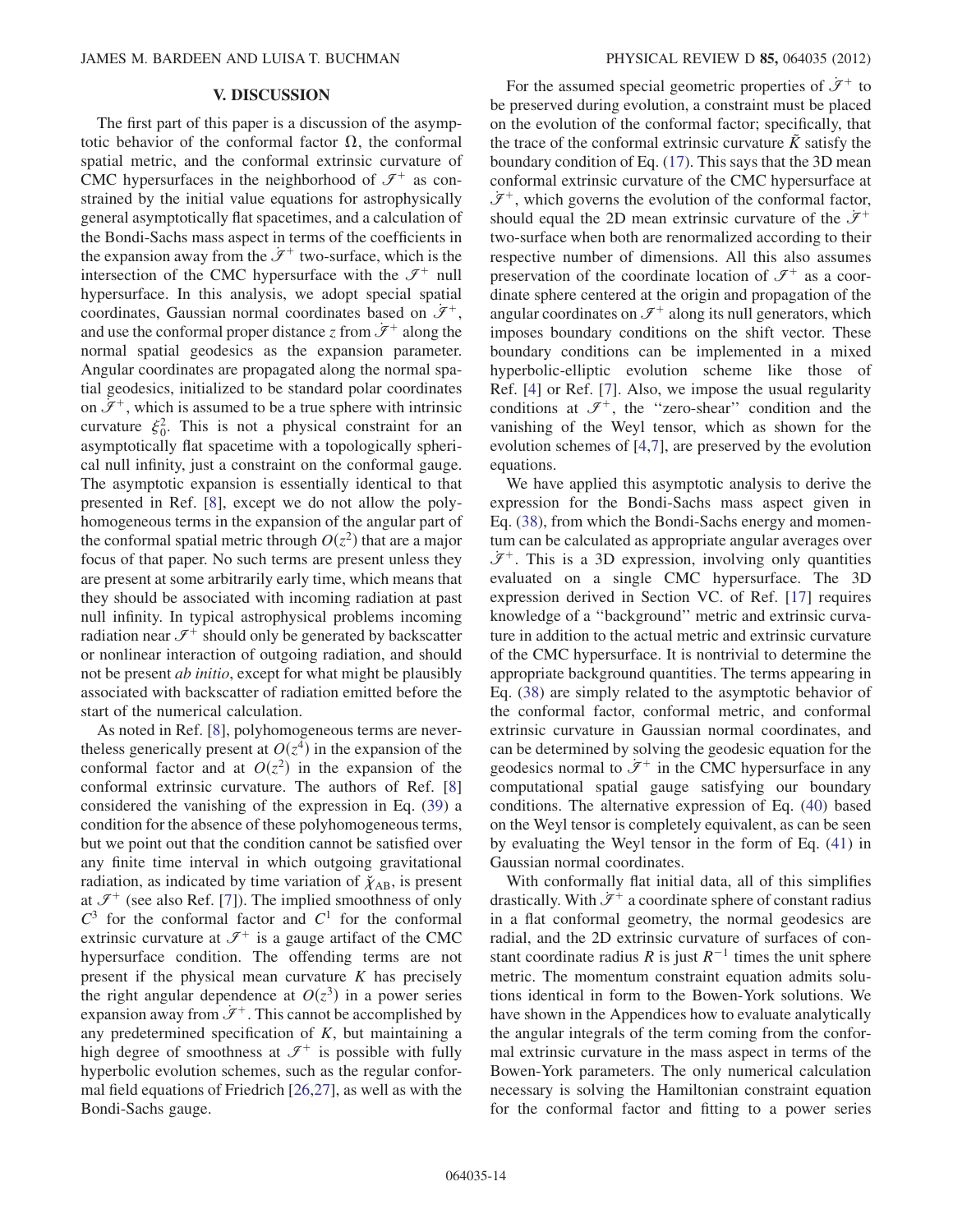expansion in the coordinate distance from  $\mathcal{I}^+$ , taking advantage of the known analytic form through order  $z^5$ . We have computed how the Bondi-Sachs energymomentum and the angular momentum of the system depend on the Bowen-York parameters for a sampling of single and double black hole systems, similar to those considered in Ref. [[9](#page-18-6)].

For a single black hole centered at the origin, with varying Bowen-York spin (which in this case equals the system angular momentum), the results are displayed in Fig. [1](#page-8-0). They show that the ''rotational energy'' of the black hole, the excess of the Bondi-Sachs mass over the irreducible mass, has a dependence on the spin extremality parameter  $\zeta$  similar to that of Kerr black holes. The Bondi-Sachs mass is a bit larger in our case, as one would expect. The main difference is that our sequence cannot be extended to as large a value of the extremality parameter as the Kerr sequence.

A single nonspinning, unboosted black hole displaced from the origin, i.e., displaced relative to the center of the sphere representing future null infinity, is more interesting. As shown in Fig. [2,](#page-9-0) the displaced black hole acquires a velocity in the asymptotic Minkowski frame in the direction of its displacement close to twice the ratio of the displacement to  $R_{+}$ . Consequently, when constructing initial data for black hole binaries on CMC hypersurfaces, compensating Bowen-York boosts directed inward should be introduced for each displaced black hole, so that its net radial velocity is zero.

Results for a single centered black hole given various, mostly rather large, boosts are presented in Sec. [IV B](#page-8-2). Here, we emphasize how close the numerical result for the Bondi-Sachs momentum  $P_{BS}$  is to  $KR_{+}/6$  times the Bowen-York boost vector, even when the black hole is moving at relativistic speeds. Reference [[9\]](#page-18-6) presented a crude hand-waving argument that the physical momentum should be roughly  $\Omega_{\text{max}}$  (calculated numerically) times the boost. The expected accuracy of this estimate was of order  $KM_{irr}$ , or about 10% for our choices of Bowen-York parameters. Comparison of the first two rows of Table [I](#page-9-1) shows that  $KR_{+}/6$  times the boost is within about 1% of  $P_{BS}$ , while  $KR_{+}/6$  differs from  $\Omega_{max}$  by about 10%. The physical properties of these boosted centered black holes are explored further in Fig. [3](#page-10-0) and compared with corresponding results for boosted black holes on maximal hypersurfaces. In both cases, the ratio of physical mass to irreducible mass increases rather rapidly with increasing boost, and the velocity of the black hole plateaus at a value somewhat less than the speed of light for large boosts. Bowen-York initial data cannot produce black holes moving at speeds arbitrarily close to the speed of light.

A combination of boosts and displacements is necessary to construct initial data for binary black holes. In Section [IV D,](#page-10-1) we first determine the radial boost opposite to the direction of the displacement necessary to cancel the radial momentum induced by the displacement. Orbital motion of a black hole in a binary system requires a transverse boost, and we verified in Table [II](#page-11-1) that the relationship between the transverse boost and transverse momentum for a displaced black hole is very nearly the same as the relation between boost and momentum for a centered boosted black hole, as calculated in Sec. [IV B](#page-8-2). We also checked that the gravitational binding energy of two black holes at rest separated by about 10 times the total gravitational mass of the system agrees reasonably well with the Newtonian formula.

Finally, we make a crude attempt to construct initial data for two black holes in circular orbits about the center of mass. Again, the black holes, with about a 2:1 mass ratio, are separated by a proper distance about 10 times the gravitational mass of the system. Boosts are assigned so that, considered individually, each black hole has zero radial momentum and transverse momentum roughly as expected from a Newtonian analysis of the orbit. The black holes are also given close to maximal spins oriented in the plane of the orbit. The total energy, momentum, and angular momentum of the system are calculated and displayed in Table [III.](#page-12-0) The numerical results are consistent with the system linear momentum being close to zero, in that the system  $P_{BS}^{i}/E_{BS}$  values are rather small compared to the  $\bar{P}^i/\bar{M}_{irr}$  for each black hole. The component of the residual momentum along the line of the black hole displacements (the x-component) is considerably larger than the other components, suggesting that we should have taken account of the black hole spins in estimating the radial boosts. The system angular momentum, including both spin and orbital angular momentum, is roughly consistent with Newtonian expectations. The two cases we present are designed to have similar ratios of physical separation to black hole masses, but values of  $(K/3)M_{\rm BS}$ differing by about a factor of 3. The ratio of the coordinate separation of the holes to  $R_+$  is three times larger in Case II than in Case I, implying correspondingly larger effects of the warping of the CMC hypersurface at the scale of the binary system. Nonetheless, Case II achieves close to the same accuracy as Case I with half the number of collocation points in the outer spherical computational domain surrounding the two holes, 40 versus 80.

The exploratory analyses of conformally flat initial data on CMC hypersurfaces carried out in Ref. [[9\]](#page-18-6) and this paper need to be extended in various ways to approach the current sophistication of initial data calculations on maximal hypersurfaces. In particular, it would be interesting to see how well the numerical techniques used here hold up when considering non-conformally-flat data, particularly when radiation is present at  $\mathcal{I}^+$ . How well does the SPEC elliptic solver handle the more complicated asymptotic behavior, including the polyhomogeneous terms in the conformal factor and extrinsic curvature? This is important for implementing mixed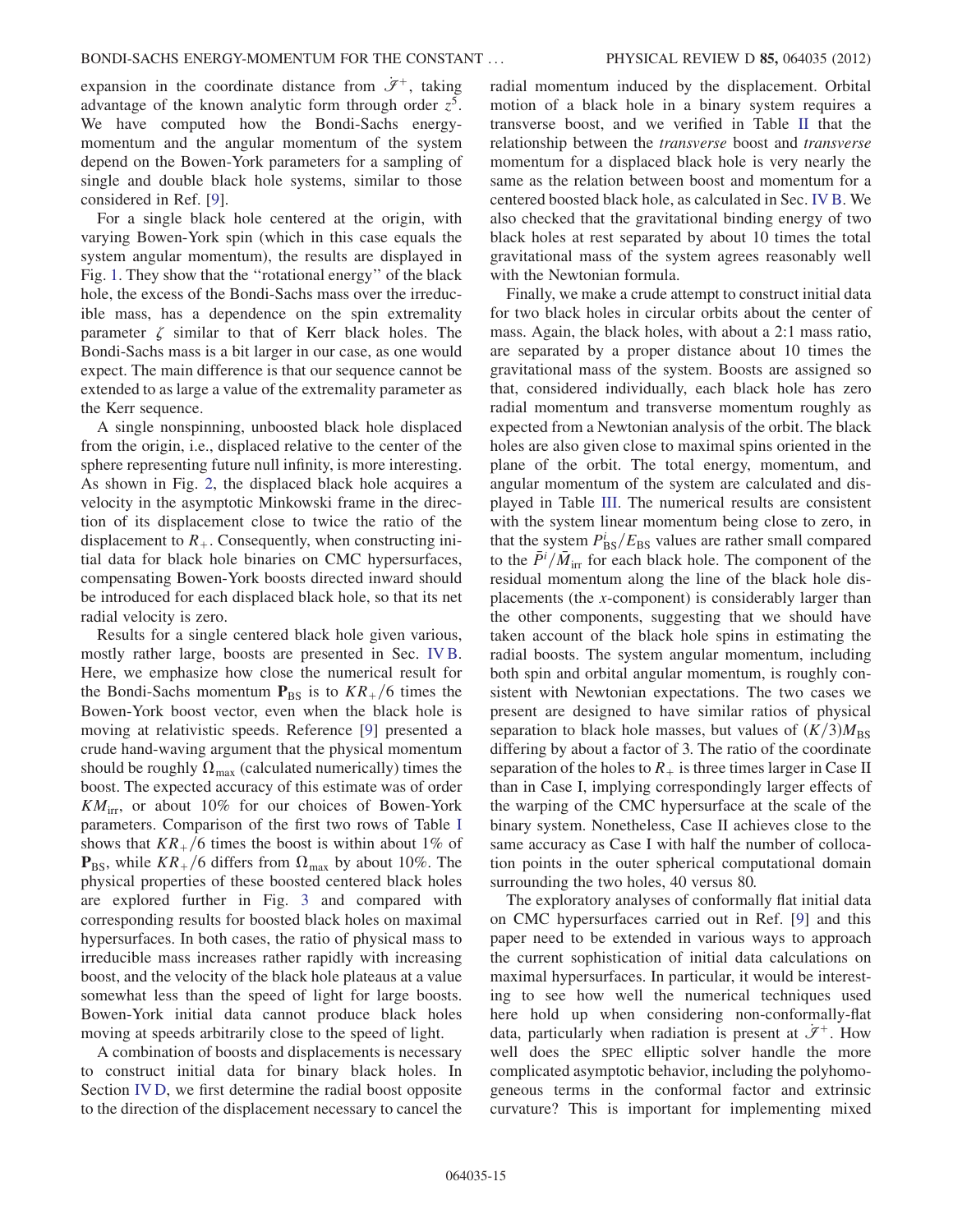hyperbolic-elliptic evolution systems. Also, quasiequilibrium methods [[28](#page-18-25)[–30\]](#page-18-26) based on the conformal-thin-sandwich approach to the initial data problem [[31](#page-18-27)[,32\]](#page-18-28) have come to the fore in recent years as a way of obtaining quieter starts to binary black hole calculations, with less junk radiation and more circular initial orbits. It is clearly worthwhile to attempt to adapt these approaches to initial data on CMC hypersurfaces. Can initial data for more Kerr-like black holes, as in Ref. [[33](#page-18-29)], be constructed on CMC hypersurfaces? We hope to explore such issues in future papers.

### ACKNOWLEDGMENTS

We gratefully acknowledge Harald Pfeiffer for helpful feedback, and for advice regarding the SPEC elliptic solver. J. M. B. thanks the Perimeter Institute for their hospitality during the final stages of writing the paper.

# APPENDIX A: ANALYTIC CALCULATION OF THE PARTIAL BONDI-SACHS FOUR-MOMENTUM FROM THE CONFORMAL EXTRINSIC **CURVATURE**

The Bondi-Sachs mass aspect for the conformally flat initial data is given in Eq. [\(46\)](#page-6-3) as the sum of two terms, one a coefficient in the expansion of the conformal factor away from  $\mathcal{F}^+$ , and the other a projection  $\bar{A}_{RR}$  of the conformal extrinsic curvature defined by Eq. ([45](#page-6-4)). The first term requires solving a nonlinear elliptic equation, which can only be done numerically. However, in the case of Bowen-York initial data on a conformally flat spatial geometry, the conformal extrinsic curvature  $\tilde{A}_{ij}$  is as given explicitly in Eq. ([42](#page-6-1)). The angular integrals on  $\mathcal{F}^+$  for the  $\bar{A}_{RR}$  contribution to the Bondi-Sachs mass and linear momentum will be obtained in analytic form with the help of MATHEMATICA.

For a given black hole, we can rotate the Cartesian coordinates in the conformal flat space to locate the black hole on the polar (positive  $z$ -) axis. The unit vector N normal to  $\mathcal{F}^+$  has Cartesian components

 $N^i = (\sin\theta \cos\phi, \sin\theta \sin\phi)$ <br>from the black hole location  $N^i = (\sin\theta \cos\phi, \sin\theta \sin\phi, \cos\theta)$ . The displacement<br>from the black hole location to a point on  $\mathcal{F}^+$  has components

<span id="page-15-0"></span>
$$
r^{i} = (R_{+} \sin \theta \cos \phi, R_{+} \sin \theta \sin \phi, R_{+} \cos \theta - D) \equiv r n^{i},
$$

where **n** is a unit vector. With  $q \equiv D/R_+$  and  $x \equiv \cos\theta$ ,<br>the coordinate distance from the black hole to the point on the coordinate distance from the black hole to the point on  $\mathcal{I}^+$  is

$$
r = R_+\sqrt{1+q^2-2qx}.
$$

The scalar and vector products of the two unit vectors are

$$
\mathbf{N} \cdot \mathbf{n} = \frac{1 - qx}{\sqrt{1 + q^2 - 2qx}},
$$

$$
\mathbf{N} \times \mathbf{n} = \frac{q \sin \theta}{\sqrt{1 + q^2 - 2qx}} (-\sin \phi, \cos \phi, 0).
$$

<span id="page-15-1"></span>The direct contribution to the Bondi-Sachs mass aspect  $M_A$  from the conformal extrinsic curvature is

$$
(M_A)_K = -\frac{3}{K}\bar{A}_{RR} = -\frac{K}{6}R_+^3 N^k \tilde{A}_{k\ell} N^\ell. \tag{A1}
$$

Substituting the expression in Eq. [\(42\)](#page-6-1) gives

$$
(M_{A})_{K} = -\frac{KC}{6} \left(\frac{R}{r}\right)^{3} [3(\mathbf{N} \cdot \mathbf{n})^{2} - 1]
$$
  
\n
$$
- K \left(\frac{R}{r}\right)^{3} \mathbf{S} \cdot (\mathbf{N} \times \mathbf{n})(\mathbf{N} \cdot \mathbf{n}) + \frac{KR_{+}}{4} \left(\frac{R_{+}}{r}\right)^{2}
$$
  
\n
$$
\times [2(\mathbf{N} \cdot \mathbf{P})(\mathbf{N} \cdot \mathbf{n}) + (\mathbf{n} \cdot \mathbf{P})((\mathbf{N} \cdot \mathbf{n})^{2} - 1)]
$$
  
\n
$$
-\frac{K}{4R_{+}} \left(\frac{R_{+}}{r}\right)^{4} [2(\mathbf{N} \cdot \mathbf{Q})(\mathbf{N} \cdot \mathbf{n}) + (\mathbf{n} \cdot \mathbf{Q})(1 - 5(\mathbf{N} \cdot \mathbf{n})^{2})].
$$

The contribution of this to the Bondi-Sachs energy is the average of Eq. [\(A1](#page-15-1)) over solid angle. Since the average of any term with an odd power of  $\cos \phi$  or  $\sin \phi$  vanishes, the spin term and the components of  $P$  and  $Q$  perpendicular to D do not contribute. We have

$$
(E_{\rm BS})_K = -\frac{KC}{6} \left[ \frac{3}{2} \int_{-1}^1 dx \frac{(1-qx)^2}{(1+q^2-2qx)^{5/2}} - \frac{1}{2} \int_{-1}^1 \frac{dx}{(1+q^2-2qx)^{3/2}} \right] + \frac{KR_+}{4} P^z \left[ \int_{-1}^1 dx \frac{x(1-qx)}{(1+q^2-2qx)^{3/2}} + \frac{1}{2} \int_{-1}^1 dx \frac{(x-q)(1-qx)^2}{(1+q^2-2qx)^{5/2}} - \frac{1}{2} \int_{-1}^1 dx \frac{(x-q)}{(1+q^2-2qx)^{3/2}} \right] - \frac{K}{4R_+} Q^z \left[ \int_{-1}^1 dx \frac{x(1-qx)}{(1+q^2-2qx)^{5/2}} + \frac{1}{2} \int_{-1}^1 dx \frac{(x-q)}{(1+q^2-2qx)^{5/2}} - \frac{5}{2} \int_{-1}^1 dx \frac{(x-q)(1-qx)^2}{(1+q^2-2qx)^{7/2}} \right].
$$

Evaluating the integrals with MATHEMATICA,

$$
(E_{\rm BS})_{\rm K} = -\frac{KC}{6} \left[ \frac{3-2q^2}{1-q^2} - \frac{1}{1-q^2} \right] + \frac{KR_+}{4} P^z \left[ \frac{4}{3}q + 0 - 0 \right] - \frac{K}{4R_+} Q^z \left[ \frac{4}{3} \frac{2q-q^3}{(1-q^2)^2} + \frac{2}{3} \frac{q}{(1-q^2)^2} - \frac{2}{3} \frac{5q-2q^3}{(1-q^2)^2} \right],
$$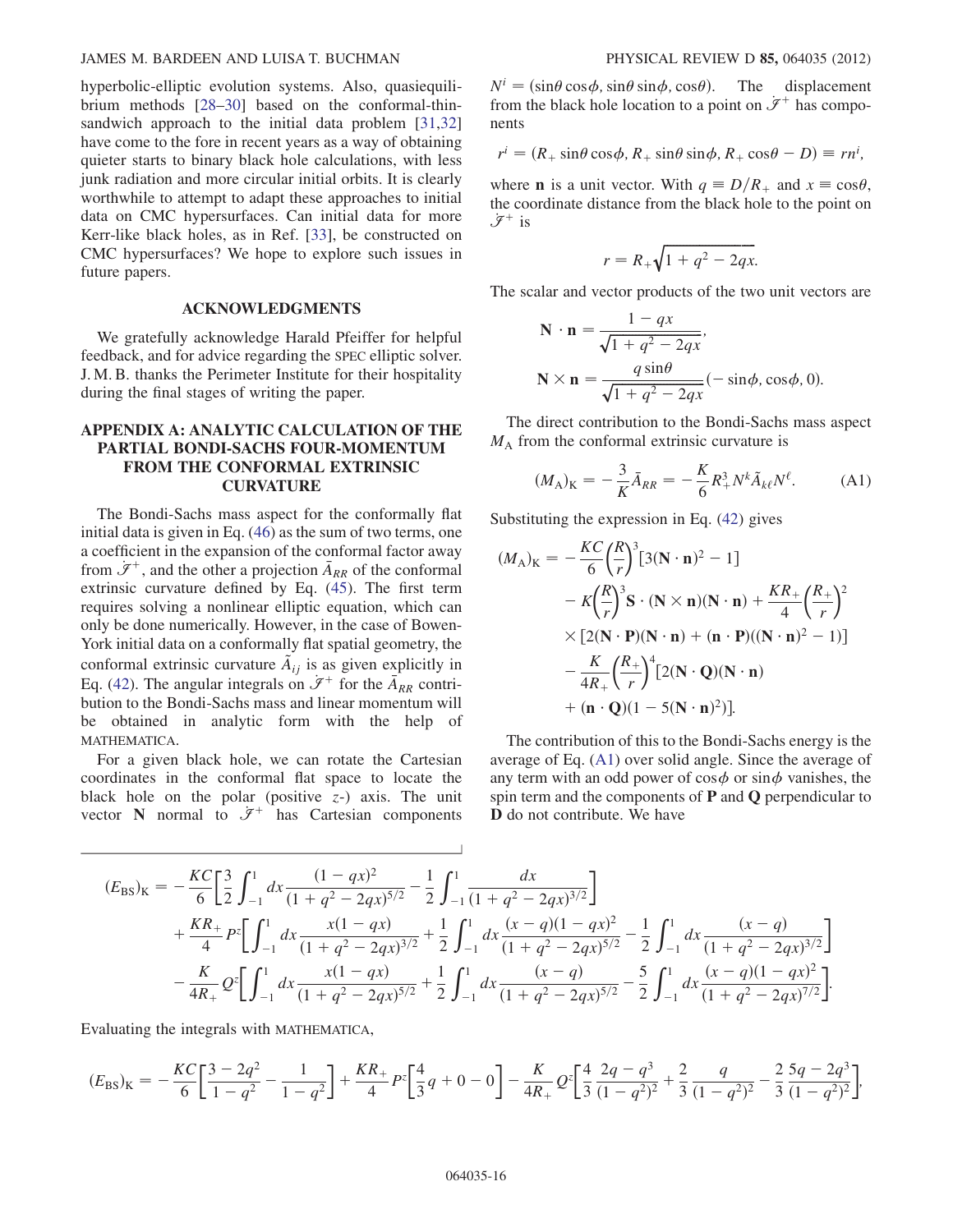<span id="page-16-1"></span>which simplifies to

$$
(E_{\rm BS})_{\rm K} = -\frac{KC}{3} + \frac{K}{3}(\mathbf{D} \cdot \mathbf{P}) = \frac{3}{K}[-\bar{C} + 2\bar{\mathbf{D}} \cdot \bar{\mathbf{P}}].
$$
 (A2)

The Bondi-Sachs momentum  $P_{BS}$  is the average over solid angle of  $M_A$ N. The portion of this directly due to the extrinsic curvature is best calculated separately for the components parallel and perpendicular to the displacement D of the black hole. The component parallel to D is obtained simply by inserting a factor of  $x = \cos\theta$  into each of the integrals in the above expression for  $(E_{BS})_{K}$ . Evaluating the integrals gives

$$
(P_{\rm BS}^z)_{\rm K} = -\frac{KC}{6} \left[ \frac{3q - 2q^3}{1 - q^2} - \frac{q}{1 - q^2} \right] + \frac{KR_+}{4} P^z \left[ \frac{10 + 12q^2}{15} + \frac{5 - 2q^2}{15} - \frac{1}{3} \right] - \frac{K}{4R_+} Q^z \left[ \frac{2}{3} \frac{1 + 3q^2 - 2q^4}{(1 - q^2)^2} + \frac{1}{3} \frac{1 + q^2}{(1 - q^2)^2} - \frac{1}{3} \frac{5 + 3q^2 - 2q^4}{(1 - q^2)^2} \right],
$$

<span id="page-16-3"></span>which simplifies to

$$
(P_{\rm BS}^z)_K = -\frac{KC}{3} \frac{D}{R_+} + \frac{KR_+}{6} P^z \left( 1 + \left( \frac{D}{R_+} \right)^2 \right) + \frac{K}{6R_+} Q^z. \tag{A3}
$$

The perpendicular component has a contribution from the spin term in the extrinsic curvature. For instance, the x-component is

$$
(P_{\rm BS}^x)_K = \frac{KR_+}{8} P^x \bigg[ \int_{-1}^1 dx \frac{(1-x^2)(1-qx)}{(1+q^2-2qx)^{3/2}} + \frac{1}{2} \int_{-1}^1 dx \frac{(1-x^2)(1-qx)^2}{(1+q^2-2qx)^{5/2}} - \frac{1}{2} \int_{-1}^1 dx \frac{(1-x^2)}{(1+q^2-2qx)^{3/2}} \bigg] - \frac{K}{8R_+} Q^x \bigg[ \int_{-1}^1 dx \frac{(1-x^2)(1-qx)}{(1+q^2-2qx)^{5/2}} + \frac{1}{2} \int_{-1}^1 dx \frac{(1-x^2)}{(1+q^2-2qx)^{5/2}} - \frac{5}{2} \int_{-1}^1 dx \frac{(1-x^2)(1-qx)^2}{(1+q^2-2qx)^{7/2}} \bigg] - \frac{KD^zS^y}{4R_+} \int_{-1}^1 dx \frac{(1-x^2)(1-qx)}{(1+q^2-2qx)^{5/2}}.
$$

Evaluating the integrals gives

$$
(P_{\text{BS}}^{x})_{\text{K}} = \frac{KR_{+}}{8}P^{x}\left[\frac{20 - 12q^{2}}{15} + \frac{10 - 8q^{2}}{15} - \frac{2}{3}\right] - \frac{K}{8R_{+}}Q^{x}\left[\frac{4}{3} + \frac{2}{3}\frac{1}{1 - q^{2}} - \frac{2}{3}\frac{5 - 4q^{2}}{1 - q^{2}}\right] - \frac{KD^{z}S^{y}}{3R_{+}}
$$

$$
= \frac{KR_{+}}{6}P^{x}\left[1 - \left(\frac{D}{R_{+}}\right)^{2}\right] + \frac{K}{6R_{+}}Q^{x} - \frac{KD^{z}S^{y}}{3R_{+}}.
$$

<span id="page-16-2"></span>Combine this result with Eq. [\(A3](#page-16-3)) to get in vector form

$$
(\mathbf{P}_{\text{BS}})_{\text{K}} = \frac{3}{K} \left[ -\bar{C} \,\bar{\mathbf{D}} + \bar{\mathbf{P}}(1 - |\bar{\mathbf{D}}|^2) + 2(\bar{\mathbf{D}} \cdot \bar{\mathbf{P}}) \bar{\mathbf{D}} + \bar{\mathbf{Q}} + \bar{C} \,\bar{\mathbf{D}} \times \bar{\mathbf{S}} \right].
$$
\n(A4)

The expressions in Eqs. ([A2](#page-16-1)) and [\(A4](#page-16-2)) are only portions of the total Bondi-Sachs energy and momentum, respectively, so nothing can be concluded from these expressions about how the total Bondi-Sachs energy and momentum depend on the Bowen-York parameters. In particular, the total Bondi-Sachs energy is always positive even when the typically dominant first term in Eq. ([A2](#page-16-1)) is negative. Also, note that a displaced ''Schwarzschild'' black hole (with no boosts or spin) has, according to our numerical results, a net linear momentum in the opposite direction from that implied by the first term of Eq. ([A4](#page-16-2)).

### <span id="page-16-0"></span>APPENDIX B: ANALYTIC CALCULATION OF TOTAL ANGULAR MOMENTUM

For conformally flat initial data on CMC hypersurfaces, the expression in Eq. [\(49\)](#page-7-6) for the angular momentum at  $\mathcal{I}^+$  is just an angular integral over the conformal extrinsic curvature  $\tilde{A}_{\ell}^{k}$ , independent of the conformal factor  $\Omega$ . The generalized Bowen-York expression for  $\tilde{A}_{\ell}^{k}$ , as given in Eq. [\(42\)](#page-6-1), is a simple sum over terms for each black hole, each of which contributes independently to the angular momentum. Therefore, we can consider each black hole and each term separately. For a given black hole, we can rotate the Cartesian coordinates in the conformal flat space to locate the black hole with some displacement D from the origin to put it on the positive  $z$ -axis. The unit vector  $N$ normal to this sphere at  $R = R_{+}$ , the unit vector **n** directed away from the black hole, and the coordinate distance r from the black hole to a point on  $\mathcal{F}^+$  are given in Appendix [A.](#page-15-0) Also note Eq. [\(A3](#page-16-3)) for the scalar and vector products of **N** and **n**. Define  $q \equiv D/R_+$  and  $x \equiv \cos\theta$ .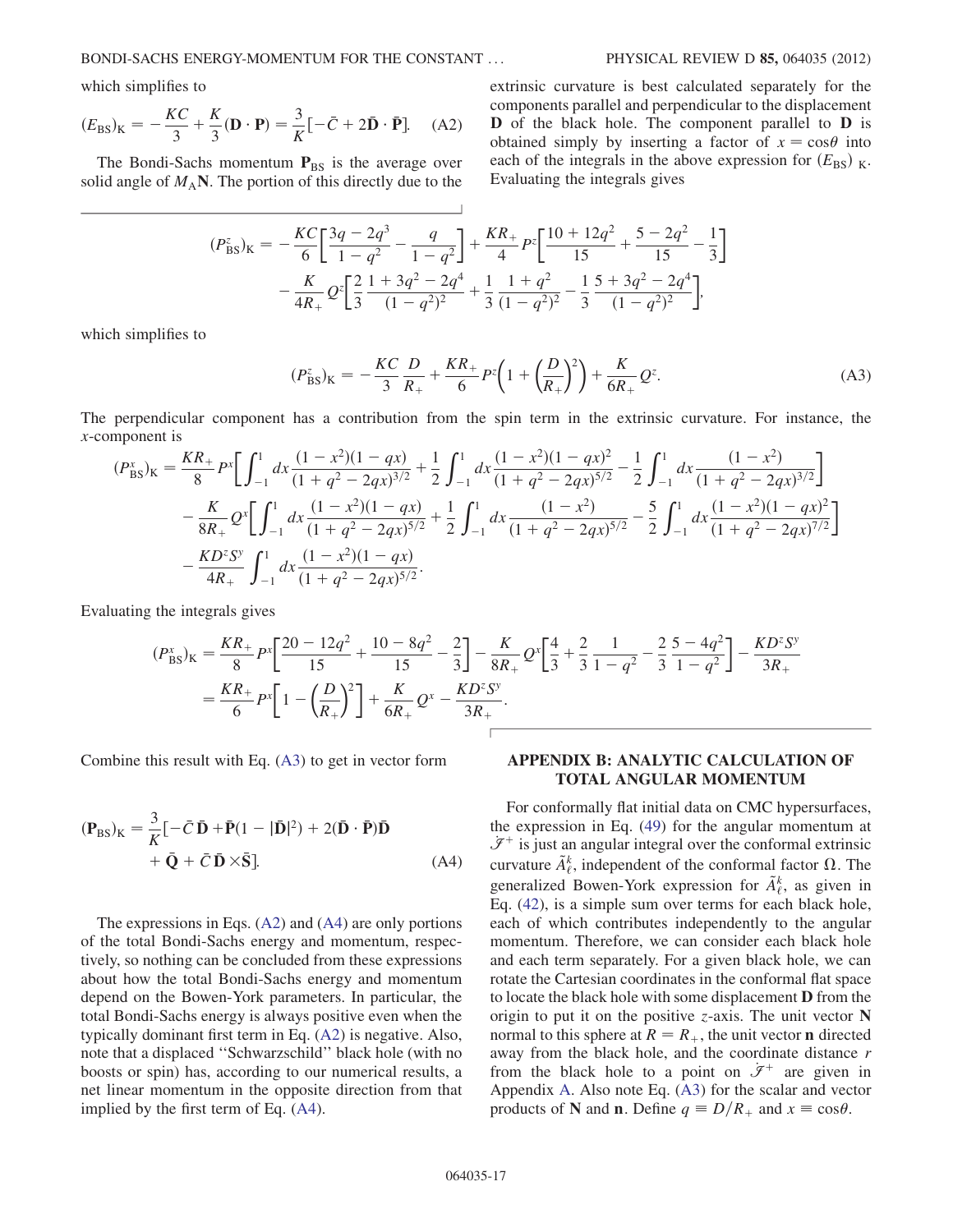The contribution from the first term in Eq. ([42](#page-6-1)) is

$$
-\frac{C}{8\pi}\oint \sin\theta d\theta d\phi \bigg(\frac{R_+}{r}\bigg)^3[3(N \times n)(n \cdot N) - (N \times N)],
$$

which is identically zero since the integrand has only odd powers of  $\sin \phi$  and  $\cos \phi$ .

The ''spin'' term contribution to the total angular momentum is

$$
\mathbf{J}_S = \frac{3}{8\pi} \oint \sin\theta d\theta d\phi \left(\frac{R_+}{r}\right)^3 [\mathbf{N} \times (\mathbf{S} \times \mathbf{n})(\mathbf{n} \cdot \mathbf{N})
$$
  
+  $\mathbf{N} \cdot (\mathbf{S} \times \mathbf{n})(\mathbf{N} \times \mathbf{n})$ ]  
=  $\frac{3}{4} \int_{-1}^{1} \frac{dx}{(1 + q^2 - 2qx)^{3/2}} \langle (\mathbf{N} \cdot \mathbf{n})^2 \mathbf{S} - (\mathbf{N} \cdot \mathbf{S})(\mathbf{n} \cdot \mathbf{N}) \mathbf{n}$   
+  $\mathbf{N} \cdot (\mathbf{S} \times \mathbf{n})(\mathbf{N} \times \mathbf{n}) \rangle_{\phi}.$  (B1)

Consider separately the components of J along and perpendicular to the displacement of the black hole. The component parallel to D is

$$
J_S^z = \frac{3}{4} S^z \bigg[ \int_{-1}^1 dx \frac{(1 - qx)^2}{(1 + q^2 - 2qx)^{5/2}} - \int_{-1}^1 dx \frac{x(1 - qx)(x - q)}{(1 + q^2 - 2qx)^{5/2}} \bigg]
$$
  
=  $\frac{3}{4} S^z \bigg[ \frac{2}{3} \frac{3 - 2q^2}{1 - q^2} - \frac{2}{3} \frac{1}{1 - q^2} \bigg] = S^z.$  (B2)

These integrals (and those below) were done in MATHEMATICA. The average over  $\phi$  kills the contributions of  $S^x$  and  $S^y$  to  $J^z_s$ .

In the expression for the perpendicular component  $J_S^x$ , there are nontrivial contributions from all three terms in the average over  $\phi$ , with only terms proportional to  $S^x$ surviving,

$$
J_S^x = \frac{3}{4} S^x \bigg[ \int_{-1}^1 dx \frac{(1 - qx)^2}{(1 + q^2 - 2qx)^{5/2}} - \frac{1}{2} \int_{-1}^1 dx \frac{(1 - x^2)(1 - qx)}{(1 + q^2 - 2qx)^{5/2}} - \frac{1}{2} q^2 \int_{-1}^1 dx \frac{(1 - x^2)}{(1 + q^2 - 2qx)^{5/2}} \bigg] = \frac{3}{4} S^x \bigg[ \frac{2}{3} \frac{3 - 2q^2}{1 - q^2} - \frac{2}{3} - \frac{2}{3} \frac{q^2}{1 - q^2} \bigg] = S^x. \tag{B3}
$$

Similarly,  $J_S^y = S^y$ . The spin is unmodified by any factors<br>depending on the ratio  $a = D/R$ . depending on the ratio  $q = D/R<sub>+</sub>$ .

Now consider first the normal boost terms in Eq. [\(42\)](#page-6-1) arising from the boost vector P,

$$
\mathbf{J}_P = \frac{3R_+}{16\pi} \oint \sin\theta d\theta d\phi \left(\frac{R_+}{r}\right)^2 \left[(\mathbf{N} \times \mathbf{P})(\mathbf{n} \cdot \mathbf{N}) + (\mathbf{N} \cdot \mathbf{P})(\mathbf{N} \times \mathbf{n}) + (\mathbf{n} \cdot \mathbf{P})(\mathbf{n} \cdot \mathbf{N})(\mathbf{N} \times \mathbf{n})\right]
$$
  
=  $\frac{3}{8}R_+ \int_{-1}^1 \frac{dx}{(1+q^2-2qx)} \langle (\mathbf{N} \times \mathbf{P})(\mathbf{n} \cdot \mathbf{N}) + (\mathbf{N} \cdot \mathbf{P})(\mathbf{N} \times \mathbf{n}) \rangle_{\phi}.$  (B4)

Again, the average eliminates all terms containing odd powers of  $sin \phi$  or  $cos \phi$ . We see immediately that only  $P<sup>y</sup>$  contributes to  $J<sub>P</sub><sup>x</sup>$  and only  $P<sup>x</sup>$  contributes to and  $J<sup>y</sup><sub>P</sub>$ . In particular,

$$
J_P^x = -\frac{3}{8} R_+ P^y \left[ \int_{-1}^1 dx \frac{x(1-qx)}{(1+q^2-2qx)^{3/2}} + \frac{q}{2} \int_{-1}^1 dx \frac{(1-x^2)}{(1+q^2-2qx)^{3/2}} + \frac{q}{2} \int_{-1}^1 dx \frac{(1-x^2)(1-qx)}{(1+q^2-2qx)^{5/2}} \right]
$$
  
=  $-\frac{3}{8} R_+ P^y \left[ \frac{4}{3} q + \frac{2}{3} q + \frac{2}{3} q \right]$   
=  $-DP^y = (\mathbf{D} \times \mathbf{P})^x$ , (B5)

and similarly for  $J_p^y$ .

The other boost vector, Q, potentially could contribute to the angular momentum, because even though its contribution to the extrinsic curvature falls off more rapidly with coordinate distance from the black hole,  $\mathcal{I}^+$  is at a finite coordinate radius. The terms have a similar form to those in  $J_p$ , with

$$
J_Q^x = \frac{3}{8R_+} Q^y \bigg[ \int_{-1}^1 dx \frac{x(1-qx)}{(1+q^2-2qx)^{5/2}} + \frac{q}{2} \int_{-1}^1 dx \frac{(1-x^2)}{(1+q^2-2qx)^{5/2}} - \frac{5q}{2} \int_{-1}^1 dx \frac{(1-x^2)(1-qx)}{(1+q^2-2qx)^{7/2}} \bigg] = \frac{3}{8R_+} Q^y \bigg[ \frac{4}{3} q \frac{(2-q^2)}{(1-q^2)^2} + \frac{2}{3} \frac{q}{1-q^2} - \frac{2}{3} q \frac{5-3q^2}{(1-q^2)^2} \bigg] = 0,
$$
(B6)

so in fact the Q boost does not contribute.

<span id="page-17-0"></span>Our final result for the angular momentum of a generalized Bowen-York black hole at an arbitrary displacement D from the origin of a CMC hypersurface is

$$
\mathbf{J} = \mathbf{S} + \mathbf{D} \times \mathbf{P}.\tag{B7}
$$

Again, there are independent contributions from each black hole in the case of multiple black holes.